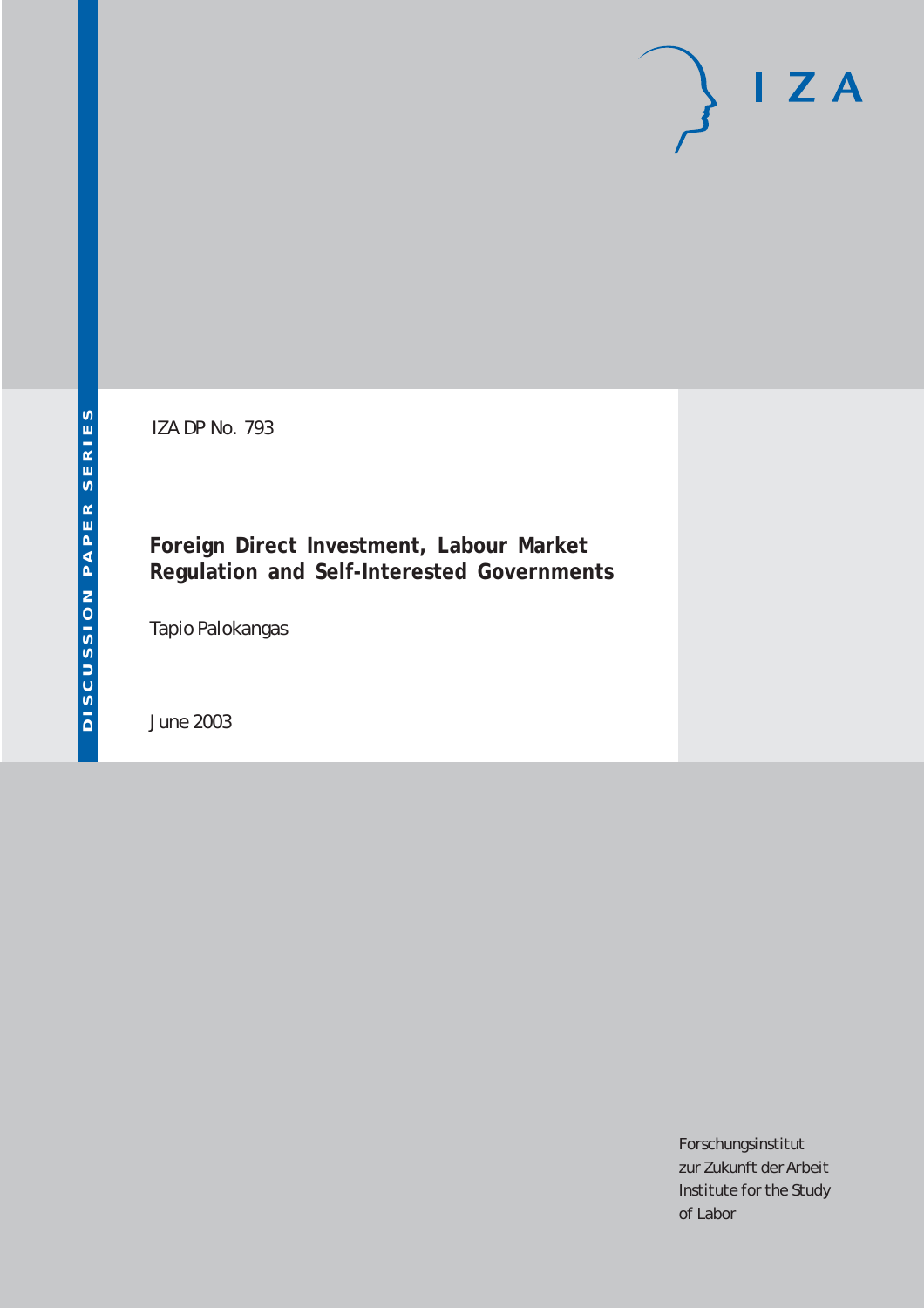# **Foreign Direct Investment, Labour Market Regulation and Self-Interested Governments**

#### **Tapio Palokangas**

*University of Helsinki and IZA Bonn* 

#### Discussion Paper No. 793 June 2003

IZA

P.O. Box 7240 D-53072 Bonn Germany

Tel.: +49-228-3894-0 Fax: +49-228-3894-210 Email: [iza@iza.org](mailto:iza@iza.org)

This Discussion Paper is issued within the framework of IZA's research area *Welfare State and Labor Market.* Any opinions expressed here are those of the author(s) and not those of the institute. Research disseminated by IZA may include views on policy, but the institute itself takes no institutional policy positions.

The Institute for the Study of Labor (IZA) in Bonn is a local and virtual international research center and a place of communication between science, politics and business. IZA is an independent, nonprofit limited liability company (Gesellschaft mit beschränkter Haftung) supported by the Deutsche Post AG. The center is associated with the University of Bonn and offers a stimulating research environment through its research networks, research support, and visitors and doctoral programs. IZA engages in (i) original and internationally competitive research in all fields of labor economics, (ii) development of policy concepts, and (iii) dissemination of research results and concepts to the interested public. The current research program deals with (1) mobility and flexibility of labor, (2) internationalization of labor markets, (3) welfare state and labor market, (4) labor markets in transition countries, (5) the future of labor, (6) evaluation of labor market policies and projects and (7) general labor economics.

IZA Discussion Papers often represent preliminary work and are circulated to encourage discussion. Citation of such a paper should account for its provisional character. A revised version may be available on the IZA website ([www.iza.org](http://www.iza.org/)) or directly from the author.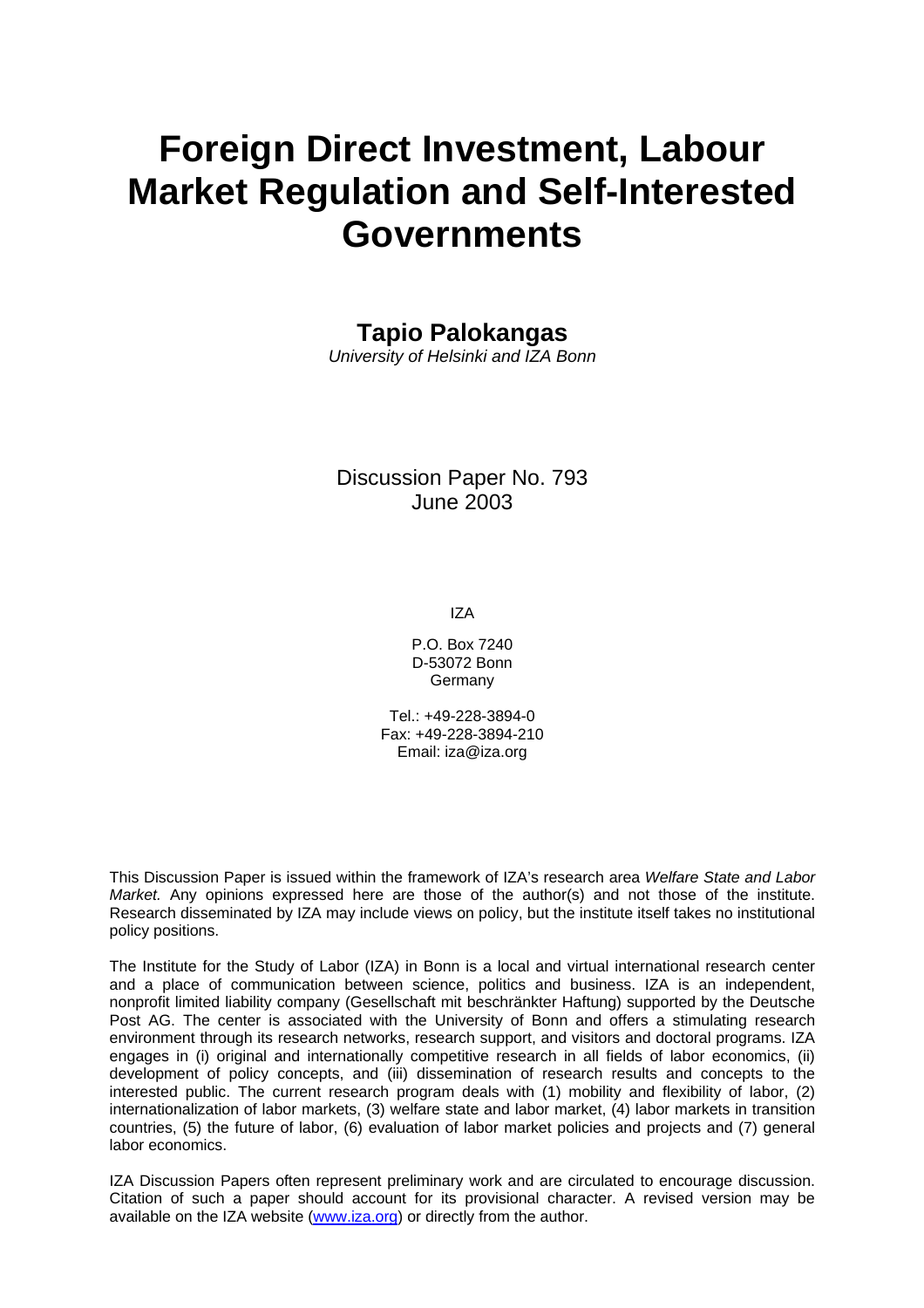IZA Discussion Paper No. 793 June 2003

## **ABSTRACT**

## **Foreign Direct Investment, Labour Market Regulation and Self-Interested Governments**

This document examines foreign direct investment (FDI) when multinationals and labour unions bargain over labour contracts and lobby the self-interested government for taxation and labour market regulation. We demonstrate that right-to-manage bargaining predicts higher returns for FDI than does non-unionization or efficient bargaining. This advantage is further magnified in the presence of credible wage contracts. When the labour market is nonunionized, or there is a bargain over employment, the ruling elite reaps the surplus of FDI through taxation or regulation. In the absence of credible contracts, unions have incentives to claim a bigger share of the revenue of FDI.

JEL Classification: F21, F23, J51, D78

Keywords: foreign direct investment, labour market regulation, lobbying

Tapio Palokangas Department of Economics University of Helsinki P.O. Box 54 00014 Helsinki Finland Tel.: +358 9 1912 4891 Fax: +358 9 1912 4877 Email: [Tapio.Palokangas@helsinki.fi](mailto:Tapio.Palokangas@helsinki.fi)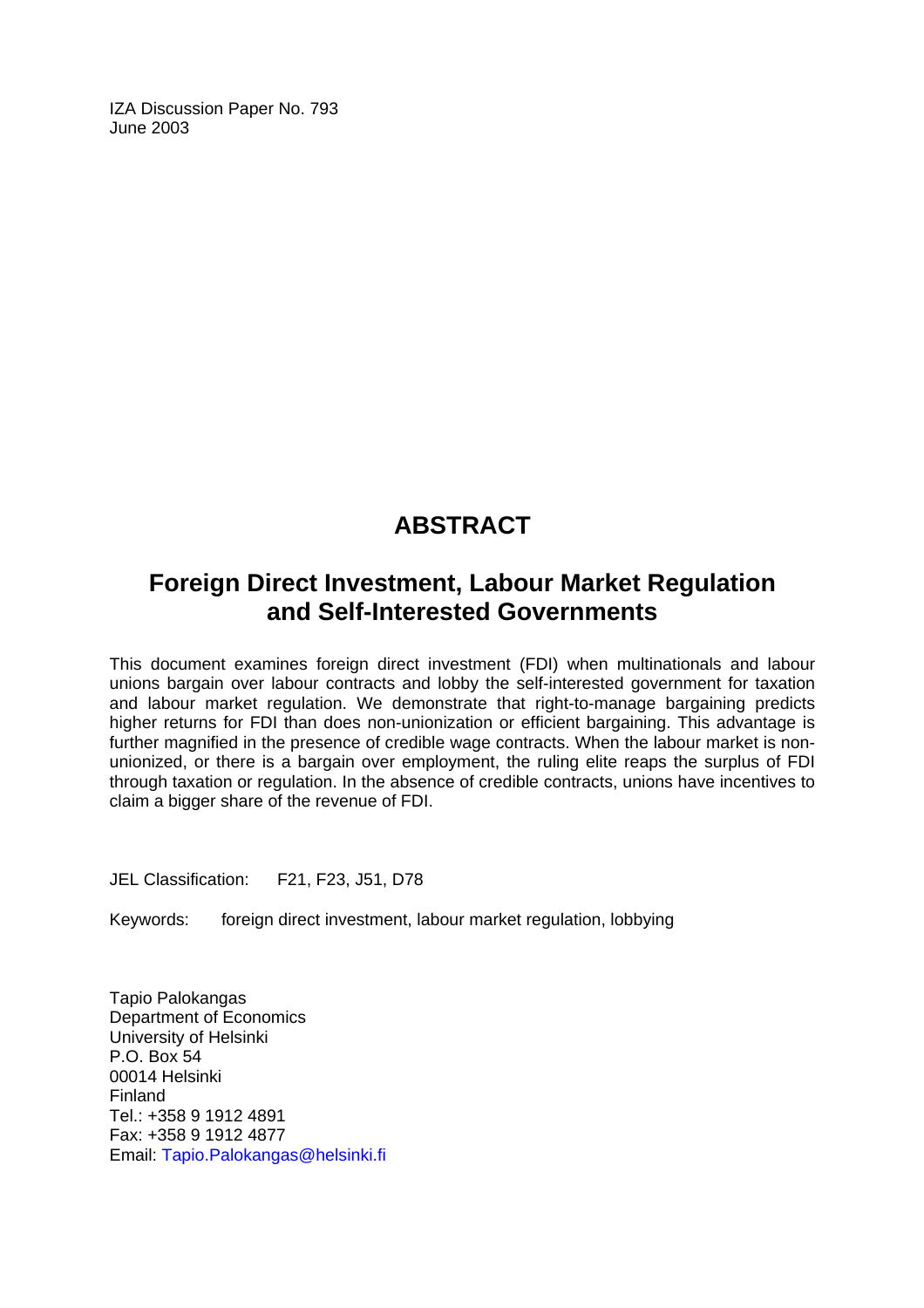#### 1 Introduction

This paper considers the profitability of foreign direct investment  $(FDI)$ , when there exist labour unions and self-interested local elites. Because  $FDI$ involves sunk costs, the investment risk of a multinational company  $(MNC)$ is comprised of changes in wages, taxes, regulations and market conditions that implicitly expropriate the  $MNC$ 's rents after  $FDI$  has taken place. To explain the strategic dependence between unions, authorities and prospective investors, we use a common agency model,<sup>1</sup> and establish a political equilibrium in which the government determines taxes and regulates the labour market. In this environment, lobbies representing unions and  $MNC$ s make offers that relate prospective contributions to government policy.

Brander and Spencer (1987) present unemployment as the main reason why an economy promotes job-creating  $FDI$ , but they do not construct any real theory of unemployment. In this paper, we explain unemployment through the political equilibrium that involves labour market regulation and wage bargaining.

In the studies that examine the strategic interaction between MNCs and local governments, no foreign investment typically occurs unless taxation is restricted so that MNCs can end up with a positive profit. Bond and Samuelson (1989) assume that an  $MNC$  has certain bargaining power which it can use against the government. In Doyle and Van Wijnbergen (1984), and Bond and Samuelson (1986), the government can commit itself to tax holidays in the initial periods, so that foreign investors have an opportunity to recoup their sunk costs before the government imposes new taxes. In Choi and Esfahani (1998), the government's ability to tax  $FDI$  is limited by an MNCs ability to withhold an important production asset, which causes the specific capital of the host economy to become idle. Our study differs from

<sup>&</sup>lt;sup>1</sup>See e.g. Bernheim and Whinston (1986), Grossman and Helpman (1994), and Dixit, Grossman and Helpman (1997).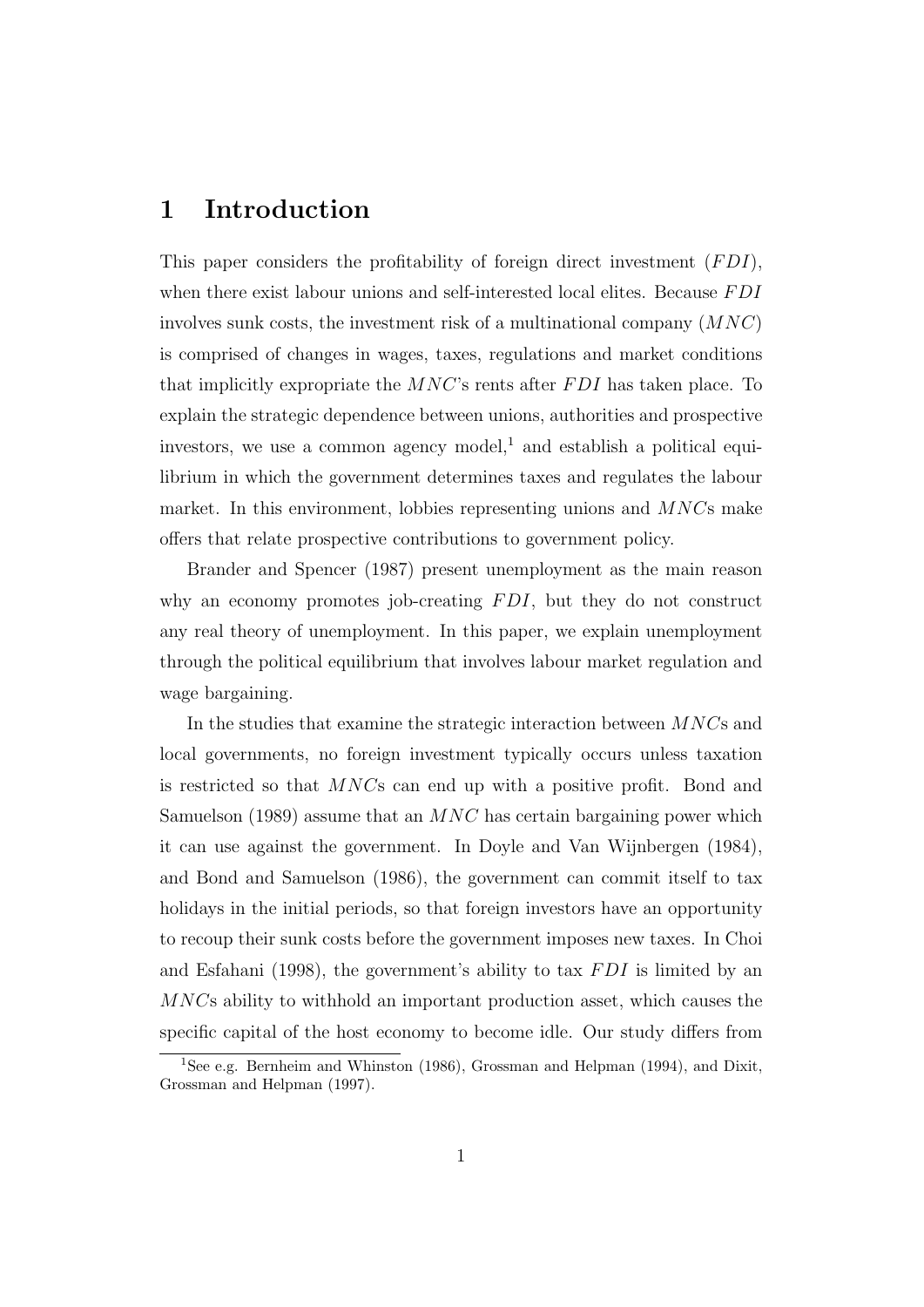these papers in the following respects:

- In the papers referred to above, the government is entirely benevolent (i.e., it has no interests of its own), but we assume that the ruling elite is self-interested, and receives contributions from interest groups (e.g., MNCs and labour unions) in return for modifications in public policy.
- We demonstrate that the political process prevents the expropriation of profits, even without institutional restrictions on taxation.

The following papers examine the relationship between labour unions and  $MNC$ s with inward  $FDI$ . Naylor and Santoni (1999) suggest that because high wages reduce potential rents associated with investment, a decrease in relative union bargaining power in a potential host economy subsequently increases the likelihood of  $FDI$  within that economy. Zhao (1998) shows that because  $FDI$  increases  $MNCs'$  mobility between economies, it improves MNC's position in collective bargaining and depresses union wages in every economy. These results are, however, based on the assumption that  $MNCs$ make their investment decisions (strategically) before wages are determined through bargaining. In other words, they assume non-credible contracts under which the employers know wages can be changed after investment has taken place. In this document, we examine how the credibility of contracts affects the competitiveness of an economy as regards attracting FDI.

Ellingsen and Wärneryd (1999) examine a case where  $FDI$  results from the protection of domestic output, and the benevolent government represents the interests of the home industry alone. They show that with perfect information the foreign investor is kept out by protection, but with incomplete information  $FDI$  can arise. Leahy and Montagna (2000) show that an MNC may prefer industry-wide over firm-specific wage bargaining. With firm-specific bargaining, there is no link between the  $MNC$  and home firms. With industry-wide bargaining, the wage setting process in fact represents such a link, and wage increases induced by  $FDI$  also hurt the  $MNC$ 's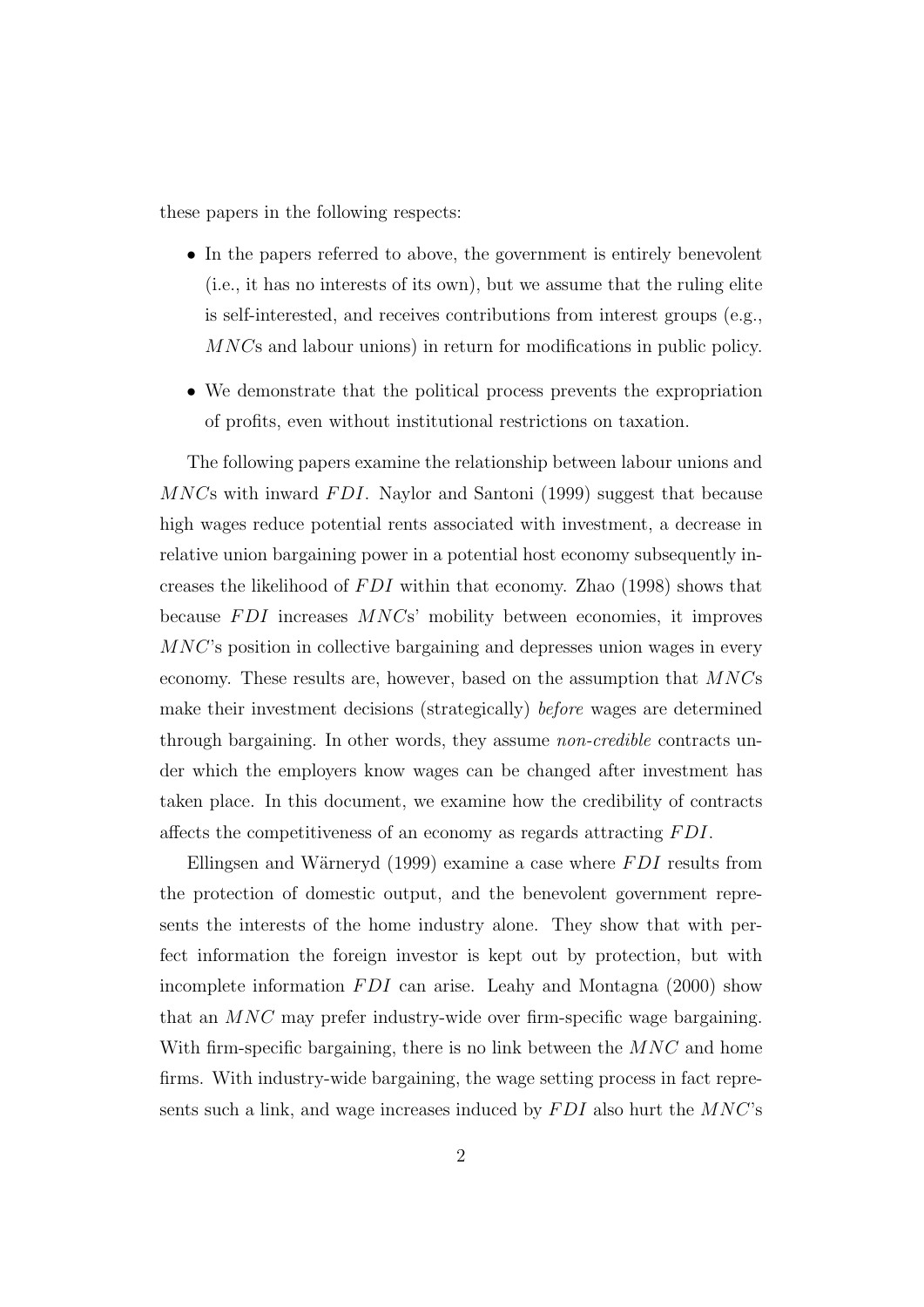competitors. For this reason, the  $MNC$  is better off with industry-wide bargaining than with firm-specific bargaining. We focus on the role of a self-interested government and, to avoid excessive complications, we ignore product market competition between domestic firms and the MNC.

Zhao (1998), Naylor and Santoni (1999) and Leahy and Montagna (2000) also assume that relative union bargaining power is exogenously given, and that there is bargaining over wages only. We assume that relative union bargaining power is determined by labour market regulation, and is therefore endogenous in the political equilibrium. Following Manning (1987), we also assume a MNC and a labour union can bargain over both wages and employment. This creates a richer framework for the study.

Haaparanta (1996) examines inward  $FDI$  in a common agency framework. Because he focuses on a case in which a number of benevolent governments try to attract an  $MNC$  to make  $FDI$ , he assumes the governments to be principals, and the  $MNC$  he designates as the agent. In this paper, we consider the case where an  $MNC$ 's willingness to invest in a country depends on both labour market institutions and the response of a self-interested government. Hence, we assume that the  $MNC$  and the union representing its workers are principals, while the government is the agent.

This paper is organized as follows. Section 2 presents the basic structure of the model as an extensive game. Section 3 defines technology and income distribution in the economy. Sections 4 and 5 examine collective bargaining with non-credible and credible contracts. These two regimes are compared in section 6. The government's behaviour is endogenized in section 7. The political equilibrium is constructed in sections 8 and 9. Finally, section 10 considers the attractiveness of an economy as the host of FDI.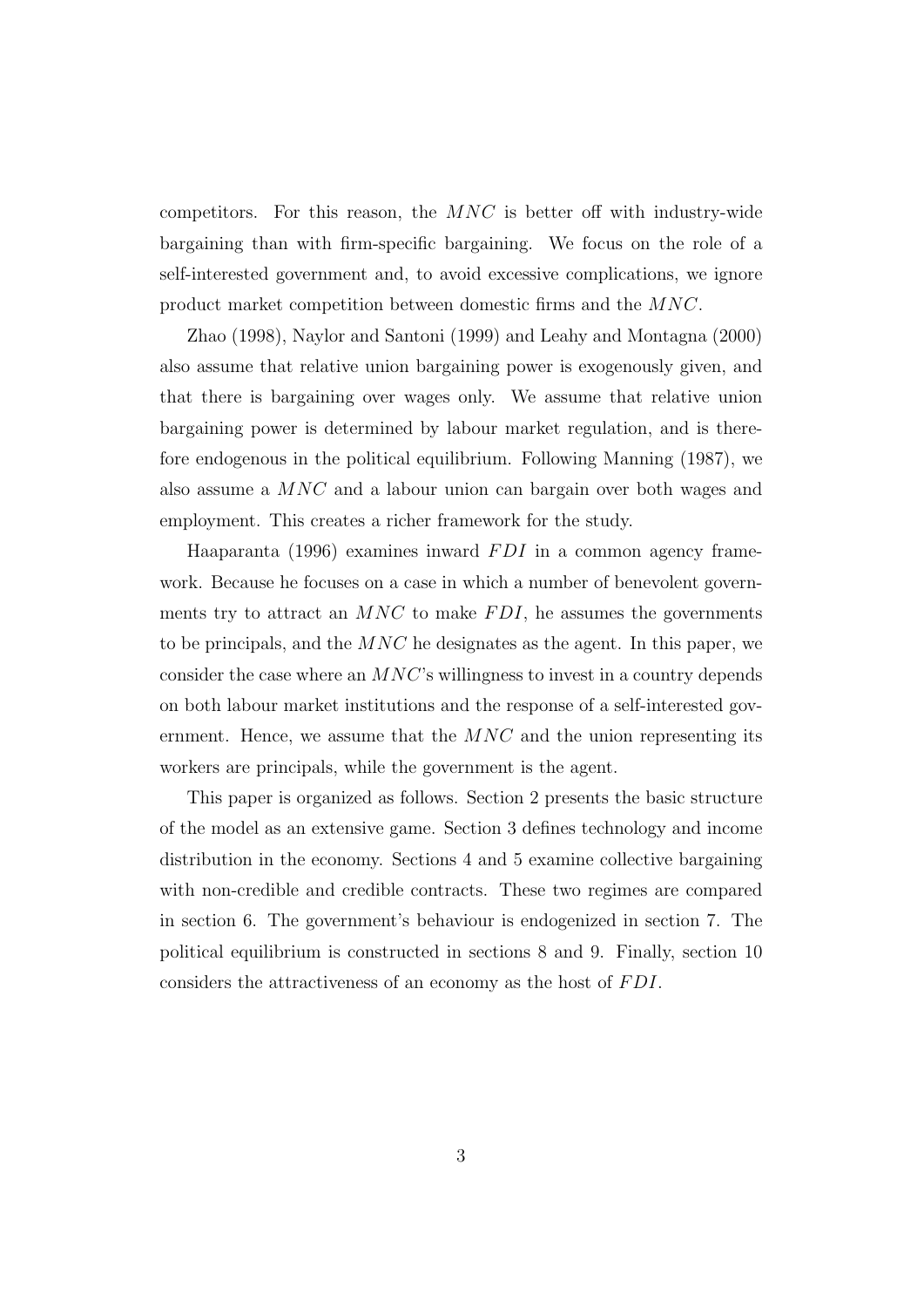#### 2 Institutions as an extensive game

Palokangas (2003) examines the political economy of collective bargaining through the use of the following framework. The economy is closed and output is produced from labour only. First, there is a bargain over wages, then a bargain over employment between the producer and the labour union. Depending on government regulations, union power may be different within these two bargains. Workers and producers lobby the government. In this document, we modify and extend Palokangas' (2003) model as follows.

The economy is open. An MNC produces its output from labour, capital and some indivisible resource, and accumulates capital through FDI. After  $FDI$  has occurred, capital goods cannot be sold.<sup>2</sup> Hence, capital cost is sunk for the MNC. The MNC and the labour union bargain first over wages and then over employment. The contracts on wages and employment are credible, if made (strategically) before, but non-credible, if made after the MNC's investment. In the former case the union can renege on its promises after FDI has occurred, but in the latter case it cannot do so. We characterize labour market institutions by three probabilities: in probability  $p_w \in (0, 1)$  there is a bargain over wages; in probability  $p_e \in (0, 1)$  a bargain over employment; and in probability  $p_c \in (0, 1)$  the union can commit itself to credible contracts. The MNC perceives these probabilities by earlier experience or by observing other MNCs in the economy, for example.

The government sets taxes, provides public services to households and regulates the labour market. Any public policy measures that strengthen (weaken) the position of unions in collective bargaining are called labour market *regulation (deregulation)*. Unions and *MNCs* lobby the government, and offer contributions that are conditional on prospective public policy.

<sup>2</sup>Grout (1984) and Palokangas (2000), Chapter 5, assume that capital can be sold abroad as old investment goods after machines have been installed. Because this extension would excessively complicate the model, we prefer to assume that capital is wholly countryspecific.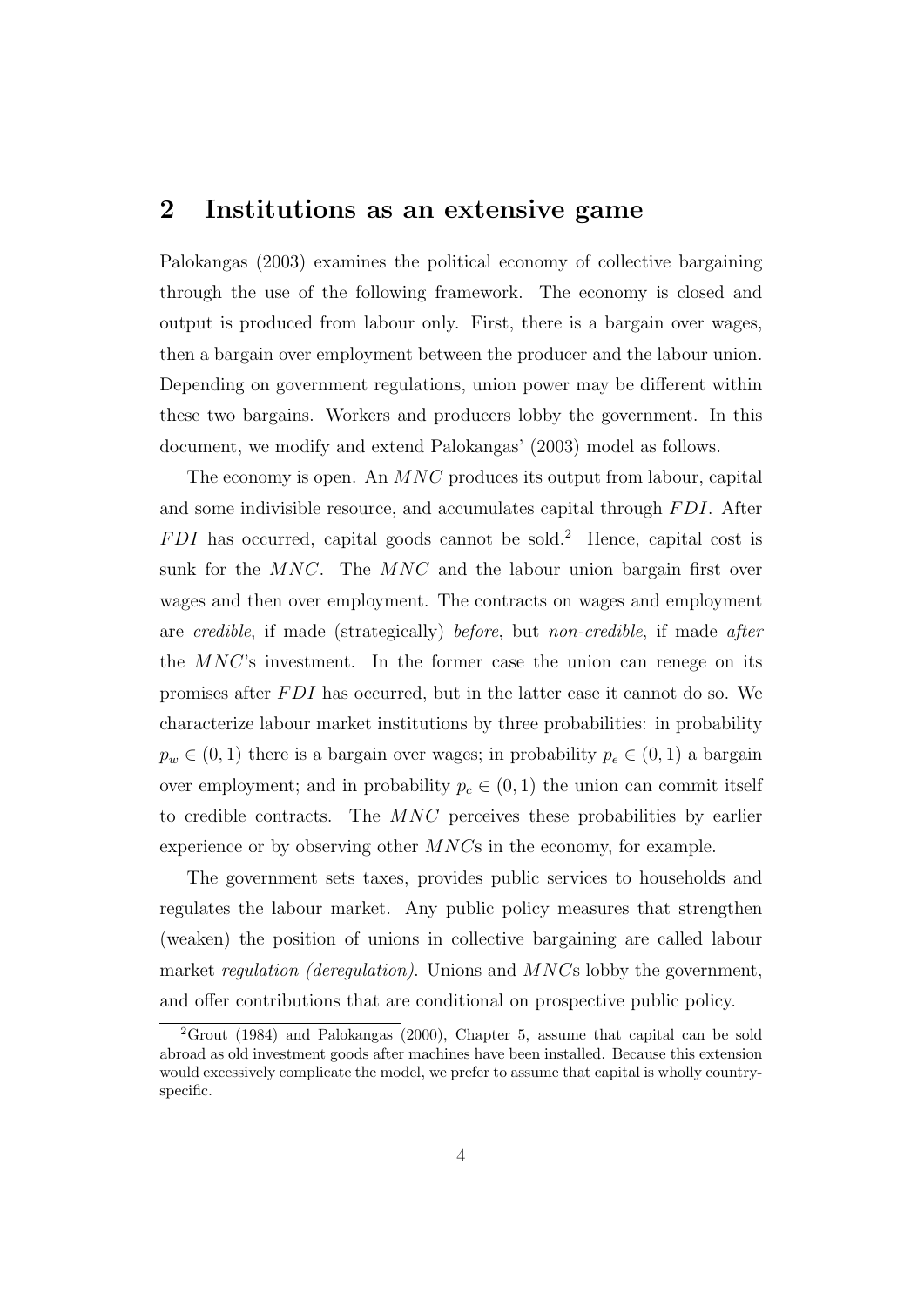The economy is so small that it takes the relative prices as given from the rest of the world. Hence, we can consider all values in terms of a composite traded good. The share of each MNC's product out of domestic expenditure is so small that it can be effectively ignored. In the economy, there exists a competitive sector which produces b units of traded goods from one labour unit. Because workers are free to move to that sector, their opportunity wage is equal to b. Given these assumptions, we can focus on an economy in which there is only one  $MNC$  and one worker. These two agents bargain over labour conditions and lobby the government. The government is free to set any income tax rate  $t \in (-\infty, 1)$  for the worker, and is free to place any ad valorem tax rate  $\tau \in (-\infty, 1)$  on the MNC's investment. Because the MNC can use transfer pricing to avoid profit taxes, we assume, for simplicity, that there is no direct tax on the  $MNC$ 's profit.<sup>3</sup>

We present the institutional characteristics of the economy as an extended game with the following sequence of events:

- 1. The worker and the  $MNC$  lobby the government (or the political elite) by announcing contributions.
- 2. The government sets taxes, regulates relative union power in the bargains over the wage and employment, and collects the contributions.
- 3. In probability  $1 p_c$  the MNC decides on its investment.
- 4. In probability  $p_w$  the worker and the MNC bargain over the wage, and in probability  $1 - p_w$  the MNC alone determines the wage.
- 5. In probability  $p_e$  the worker and the  $MNC$  bargain over employment, and in probability  $1 - p_e$  the  $MNC$  alone chooses employment.

<sup>&</sup>lt;sup>3</sup>It would be only a minor modification of the model to extend it, in line with Palokangas  $(2003)$ , to the case where the  $MNC$  pays profit taxes but conceals its profits from the government at some cost. The profit tax would then be set according to the Ramsey rule (see proposition 4). Otherwise, the results would be the same as in this paper.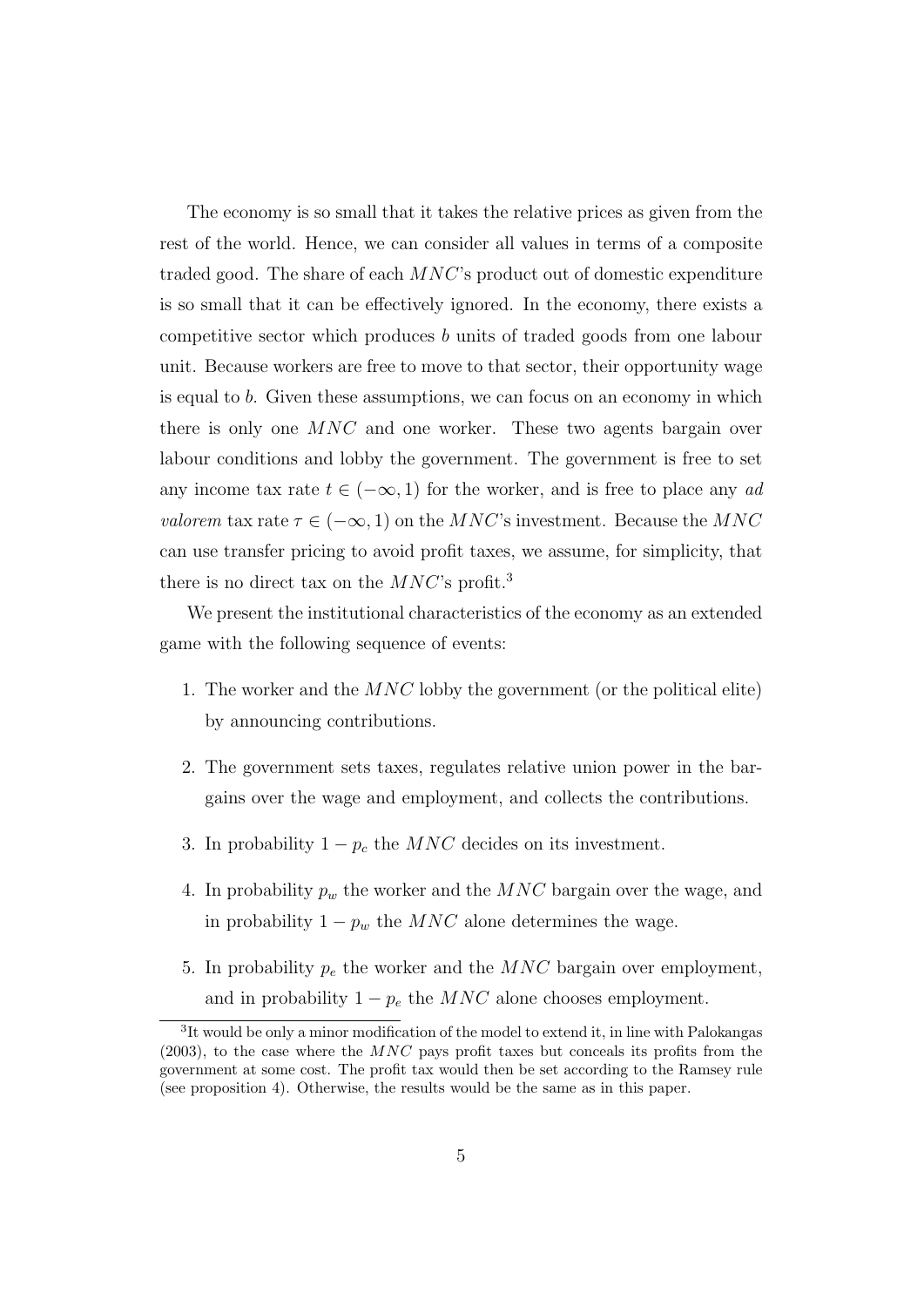6. The MNC determines its output, and in probability  $p_c$  it also decides on its investment.

This extensive game is now solved through backward induction.

#### 3 Production and income

We assume that the  $MNC$  produces its output y from capital k, labour l and some indivisible resource a through CES technology:

$$
y(l,k) = \left[\gamma l^{1-1/\sigma} + \delta k^{1-1/\sigma} + (1-\gamma-\delta)a^{1-1/\sigma}\right]^{\sigma/(\sigma-1)}, \quad \gamma + \delta < 1,
$$

where  $\gamma \in (0,1)$  and  $\delta \in (0,1)$  are constants and  $\sigma \in (0,1)$  is the constant elasticity of substitution. Denoting  $y_l \doteq \frac{\partial y}{\partial l}$ ,  $y_k \doteq \frac{\partial y}{\partial k}$ ,  $y_{ll} \doteq \frac{\partial^2 y}{\partial l^2}$ ,  $y_{lk} \doteq \frac{\partial^2 y}{\partial \lambda^k}$  and  $y_{kk} \doteq \frac{\partial^2 y}{\partial k^2}$ , we obtain properties:

$$
y_l = \gamma (y/l)^{1/\sigma}, \ y_k = \delta (y/k)^{1/\sigma}, \ y = \gamma^{-\sigma} y_l^{\sigma} l, \ y_{lk} > 0, \ y_{kk} < 0, \ y_{ll} y_{kk} > y_{lk}^2,
$$
  

$$
\frac{k}{l} = \left(\frac{\delta y_l}{\gamma y_k}\right)^{\sigma}, \ y_{ll} = \frac{1}{\sigma l} (\gamma^{\sigma} y_l^{2-\sigma} - y_l) < 0, \quad l \frac{y_{lk}^2}{y_{kk}} = \frac{\gamma^{\delta} \delta^{\sigma} y_l^{2-\sigma}}{\delta^{\sigma} - y_k^{\sigma - 1}}, \tag{1}
$$

The  $MNC$ 's unit capital cost c is given from abroad. In the case of production, the MNC's profit  $\Pi$  is equal to revenue y minus wages wl and capital cost  $(1+\tau)ck$ , where  $\tau$  is the investment tax. If there is no production, the MNC suffers a loss which is equal to capital cost  $(1 + \tau)ck$ . Hence, the MNC's total profit is given by

$$
\pi \doteq \begin{cases} \Pi \doteq y(l,k) - wl - (1+\tau)ck, & \text{with production,} \\ \underline{\Pi} \doteq -(1+\tau)ck & \text{without production.} \end{cases}
$$
 (2)

The worker's income in the  $MNC$ 's service, V, is given by

$$
V \doteq (1-t)wl - bl = [(1-t)w - b]l,
$$
\n(3)

where  $wl$  is total wages,  $t$  the labour tax and  $b$  the competitive wage.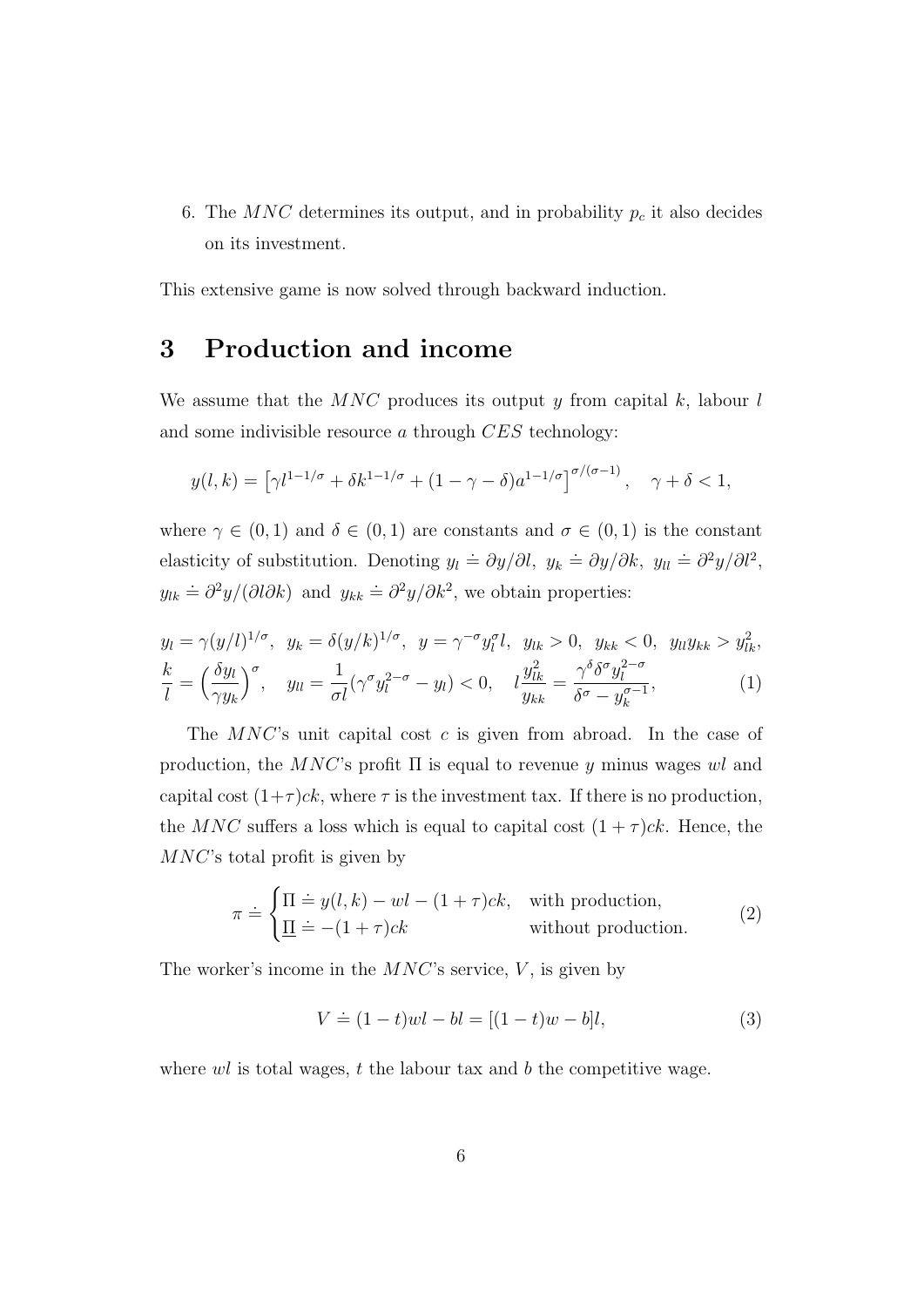#### 4 Non-credible contracts

In this section, we assume that the worker and the  $MNC$  can change their wage and employment policy after the  $MNC$  has made its investment k. Since the worker (or union) can prevent production from taking place, then, noting (2), the MNC's status quo income is given by  $\Pi$ . Since without production the worker earns nothing, his/her status quo income is zero.

The  $MNC$  chooses first its investment k, before the bargains take place over the wage w and employment l. The worker attempts to maximize his/her income V, while the  $MNC$  attempts to maximize its profit  $\Pi$  minus its status quo income  $\Pi$ . There is asymmetric Nash bargaining over the wage w and employment *l*. First, the product  $V^{\alpha}(\Pi - \underline{\Pi})^{1-\alpha}$  is maximized by the wage w, where parameter  $\alpha \in [0, 1]$  is the measure of union relative bargaining power. Finally, the product  $V^{\beta}(\Pi - \underline{\Pi})^{1-\beta}$  is maximized by employment l, where parameter  $\beta \in [0, 1]$  is the measure of union relative bargaining power.

The sequential subgame is solved backwards as follows. At the final stage, given  $(2)$  and  $(3)$ , employment l is determined by

$$
\max_{l} V^{\beta} (\Pi - \underline{\Pi})^{1-\beta} = \max_{l} [\beta \log V + (1-\beta) \log(\Pi - \underline{\Pi})]
$$
  
= 
$$
\max_{l} {\beta \log l + (1-\beta) \log[y(k, l) - w l]}.
$$

Given this, the wage  $w$  is equal to the weighted sum of the average product  $y/l$  and the marginal product  $y_l$  of labour, where the weights are the worker's and the employer's relative bargaining power:

$$
w = \beta y(l, k)/l + (1 - \beta)y_l(l, k).
$$
 (4)

At the second stage of bargaining, the wage  $w$  is chosen to maximize the Nash product  $V^{\alpha}(\Pi - \underline{\Pi})^{1-\alpha}$  by l, given the response at the second stage (4). Because there exists a one-to-one correspondence from  $w$  to l through (4),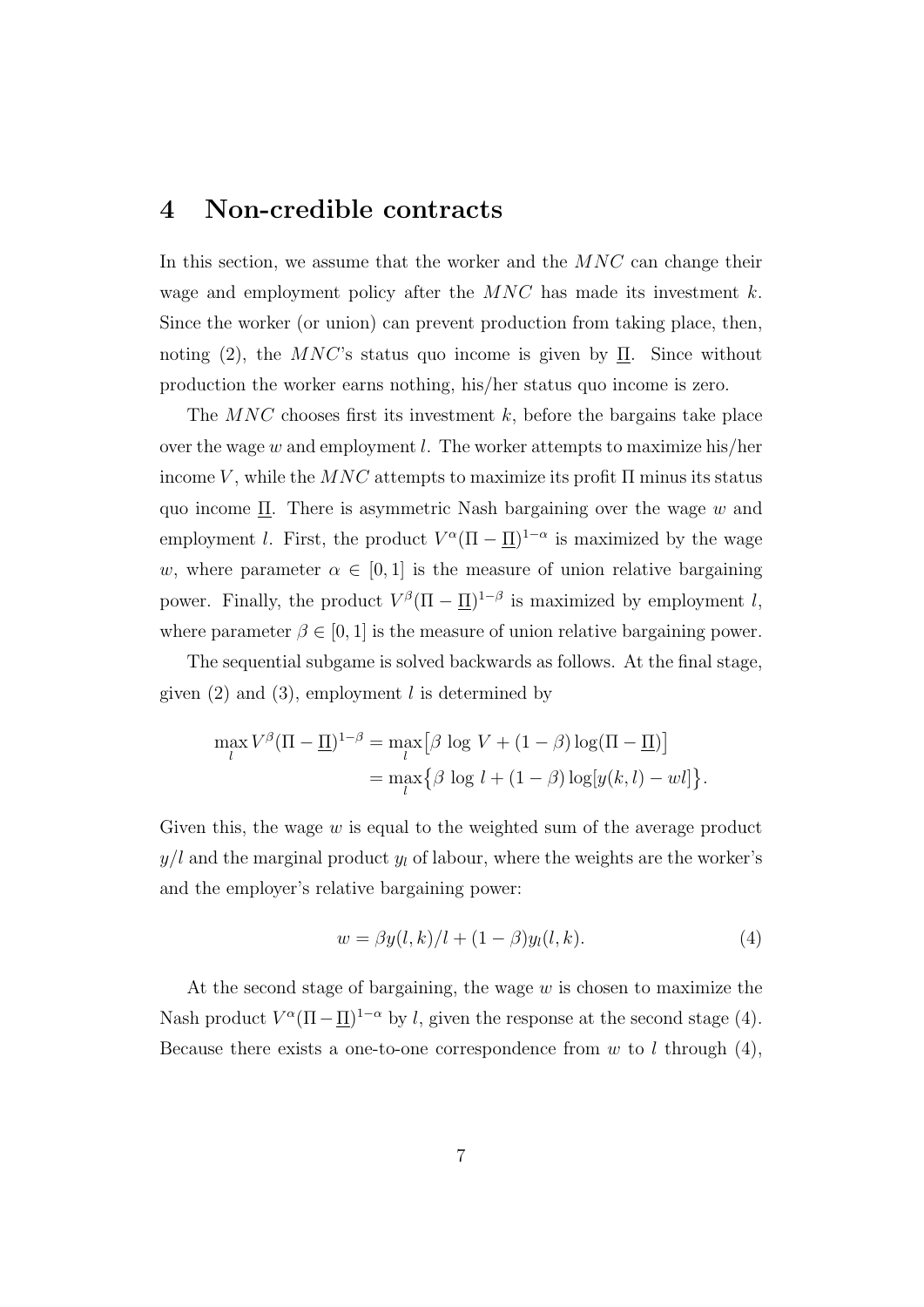then, given  $(1)$ ,  $(2)$  and  $(3)$ , one can equivalently maximize the logarithm

$$
\Lambda^{nc}(l, k, \alpha, \beta, t) \doteq \log[V^{\alpha}(\Pi - \underline{\Pi})^{1-\alpha}] = \alpha \log V + (1 - \alpha) \log(\Pi - \underline{\Pi})
$$
  
=  $\alpha \log[(1 - t)wl - bl] + (1 - \alpha) \log[y -wl]$   
=  $\alpha \log{\beta y(l, k) + (1 - \beta)ly_l(l, k) - bl/(1 - t)} + \alpha \log(1 - t)$   
+  $(1 - \alpha) \log[y(l, k) - ly_l(l, k)] + (1 - \alpha) \log(1 - \beta)$ 

by employment l. This yields the equilibrium condition of the labour market:

$$
\frac{\partial \Lambda^{nc}}{\partial l} = \frac{\alpha}{v} \frac{dV}{dl} + \frac{1 - \alpha}{\Pi - \Pi} \frac{d\Pi}{dl} = \alpha \frac{y_l + (1 - \beta)ly_{ll} - b/(1 - t)}{\beta y + (1 - \beta)ly_l - bl/(1 - t)} - \frac{(1 - \alpha)ly_{ll}}{y - ly_l}
$$

$$
= \left\{ \alpha \frac{y_l + (1 - \beta)(\gamma^{\sigma} y_l^{2 - \sigma} - y_l)/\sigma - b/(1 - t)}{\beta \gamma^{-\sigma} y_l^{\sigma} + (1 - \beta)y_l - b/(1 - t)} - \frac{1 - \alpha}{\sigma} \frac{\gamma^{\sigma} y_l^{2 - \sigma} - y_l}{\gamma^{-\sigma} y_l^{\sigma} - y_l} \right\} \frac{1}{l}
$$

$$
= 0.
$$
(5)

Equation (5) defines the marginal product of labour,  $y_l$ , as a function of the government's policy instruments  $t$ ,  $\alpha$  and  $\beta$ :

$$
y_l(l,k) = W^{nc}(t,\alpha,\beta). \tag{6}
$$

At the first stage of bargaining, the MNC maximizes its profit with production,  $\Pi$ , by investment k, given the equilibrium conditions (4) and (6). Inserting (4) and (6) into (2) yields profit

$$
\Pi = y - w l - (1 + \tau) c k = (1 - \beta) [y(l, k) - W^{nc} l] - (1 + \tau) c k, \tag{7}
$$

where  $W^{nc}$  is constant by (6). Profit maximization by investment k yields  $\frac{\partial \Pi}{\partial k} = (1 - \beta)y_k - (1 + \tau)c = 0$ , which defines the marginal product of capital,  $y_k$ , as a function of the government's policy instruments  $\tau$  and  $\beta$ :

$$
y_k(l,k) = r^{nc}(\tau,\beta) \doteq (1+\tau)c/(1-\beta).
$$
 (8)

Inserting  $(8)$  into  $(7)$  and  $(4)$  into  $(3)$ , and noting the production function (1), we obtain that with non-credible contracts, the  $MNC$ 's profit  $\Pi^{nc}$  and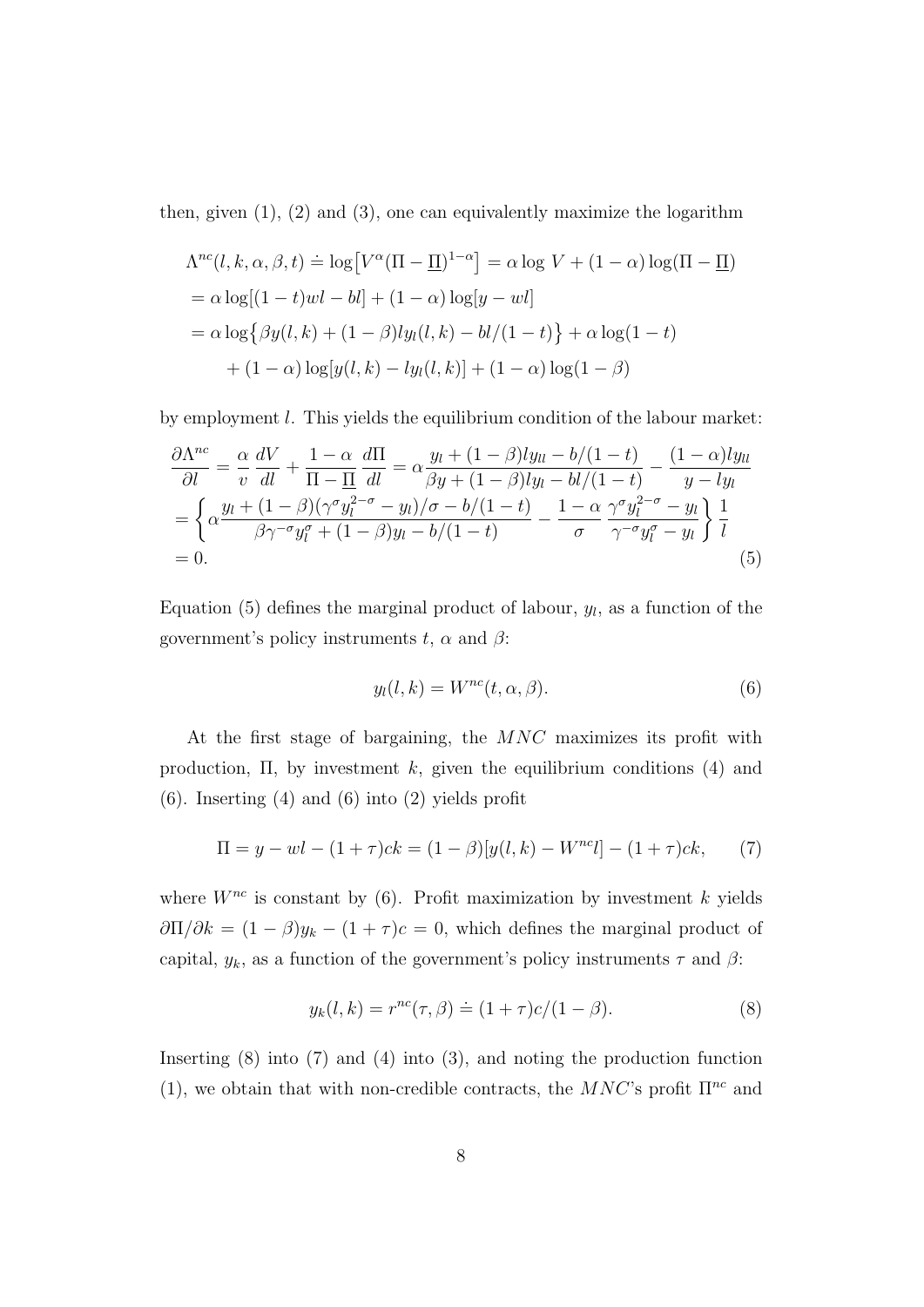the worker's income  $V^{nc}$  are determined by

$$
\Pi^{nc}(\tau, t, \alpha, \beta) \doteq (1 - \beta) \max_{l,k} \left[ y(l, k) - W^{nc}(t, \alpha, \beta)l - r^{nc}(\tau, \beta)k \right],
$$
  
\n
$$
V^{nc}(\tau, t, \alpha, \beta) \doteq (1 - t) \left[ \beta y(l^{nc}, k^{nc}) + (1 - \beta)W^{nc}(t, \alpha, \beta)l^{nc} \right] - bl^{nc}, \text{ where}
$$
  
\n
$$
(l^{nc}, k^{nc}) \doteq \arg \max_{l,k} \left[ y(l, k) - W^{nc}(t, \alpha, \beta)l - r^{nc}(\tau, \beta)k \right].
$$
 (9)

#### 5 Credible contracts

In this section, we assume that the worker and the  $MNC$  cannot change their wage and employment policy after the  $MNC$ 's investment. This means that the  $MNC$  maximizes profit  $\Pi$  by investment k, given employment l and the wage  $w$ . Given  $(1)$  and  $(2)$ , this maximization yields the first-order condition  $\frac{\partial \Pi}{\partial k} = y_k(l, k) - (1 + \tau)c = 0$ , which defines the marginal product of capital,  $y_k$ , as a function of the investment tax  $\tau$ :

$$
y_k(l,k) = r^c(\tau) \doteq (1+\tau)c.
$$
 (10)

The comparison of this with (8) yields that credibility of contracts may decrease the marginal product of capital,  $r^{nc} = (1+\tau)c \ge (1+\tau)c/(1-\beta) = r^c$ . Given properties (1), constraint (10) defines the following reaction function:

$$
k = K(l, \tau), \quad K_l \doteq \partial K/\partial l = -y_{lk}/y_{kk} > 0,
$$
  
\n
$$
\epsilon(y_l, \tau) \doteq l y_{lk} K_l = -l \frac{y_{lk}^2}{y_{kk}} = \frac{\gamma^{\delta} \delta^{\sigma} y_l^{2-\sigma}}{y_k^{\sigma-1} - \delta^{\sigma}} = \frac{\gamma^{\sigma} \delta^{\sigma} y_l^{2-\sigma}}{(1+\tau)^{\sigma-1} c^{\sigma-1} - \delta^{\sigma}} > 0,
$$
  
\n
$$
y_{ll} + y_{lk} K_l = (y_{ll} y_{kk} - y_{lk}^2)/y_{kk} < 0, \quad K_{\tau} \doteq \partial K/\partial \tau = c/y_{kk} < 0.
$$
 (11)

With credible contracts, the status quo income is zero for both the worker and the  $MNC$ . The worker attempts to maximize his/her income V, while the  $MNC$  attempts to maximize its profit  $\Pi$ . The contracts are credible only if the worker has an incentive to keep his/her promises. Otherwise, they will be non-credible and the equilibrium will be the same as in the preceding section. Consequently, in the presence of credible contracts, the worker's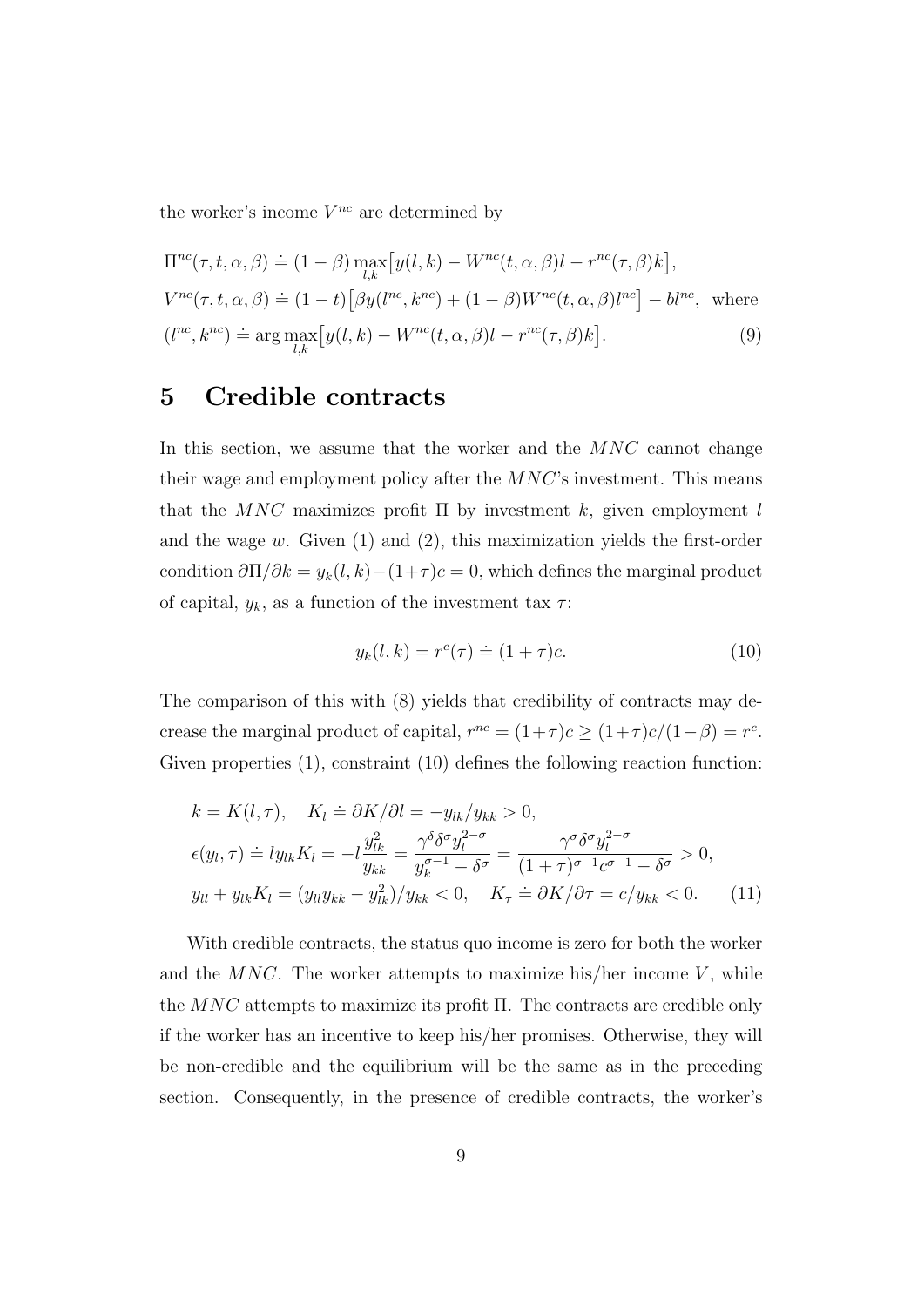utility must not be lower than in the presence of non-credible contracts:

$$
V \ge V^{nc}(\tau, t, \alpha, \beta). \tag{12}
$$

There is asymmetric Nash bargaining over the wage  $w$  and employment l in two stages. First, the outcome of bargaining is obtained through maximizing the product  $V^{\alpha}\Pi^{1-\alpha}$  by the wage w, where constant  $\alpha \in [0,1]$  is the worker's relative bargaining power. Second, the outcome of bargaining is obtained through maximizing the product  $V^{\beta} \Pi^{1-\beta}$  by employment l, where constant  $\beta \in [0, 1]$  is the worker's relative bargaining power. At both stages, the parties take the participation constraint (12) into account.

Given (2) and (3), the sequential game is solved backwards as follows. Assume for a moment that  $V > V^{nc}$  and  $\Pi(w, l) > \Pi^{nc}$ . At the second stage of bargaining, employment  $l$  is determined by

$$
\max_{l} V^{\beta} \Pi^{1-\beta} = \max_{l} \{ \beta \log V + (1-\beta) \log[y(l,k) - (1+\tau)ck -wl] \}
$$
  
= 
$$
\max_{l} \{ \beta \log l + (1-\beta) \log[y(l,k^*) - (1+\tau)ck^* -wl] \},
$$

where, given  $(10)$  and duality, we can take  $k^*$  fixed. Given this, the wage w is equal to the weighted sum of the average product  $[y(l, k^*) - (1 + \tau)ck^*]/l$ and the marginal product  $y_l$  of labour, where the weights are respectively the worker's and the employer's relative bargaining power:

$$
w = \beta [y(l, k^*) - (1 + \tau)ck^*]/l + (1 - \beta)y_l(l, k). \tag{13}
$$

At the first stage of bargaining, the wage  $w$  is chosen to maximize the Nash product  $V^{\alpha}\Pi^{1-\alpha}$  by l subject to (13) and (12). Since there exists a one-to-one correspondence from w to l through (13), then, given (2), (3), (10) and (11), one can equivalently maximize

$$
\Lambda^{c}(l, \alpha, \beta, \tau, t) \doteq \log[V^{\alpha}\Pi^{1-\alpha}] = \alpha \log V + (1 - \alpha) \log \Pi
$$
  
=  $\alpha \log[(1 - t)wl - bl] + (1 - \alpha) \log[y(l, k^{*}) -wl - (1 + \tau)ck^{*}]$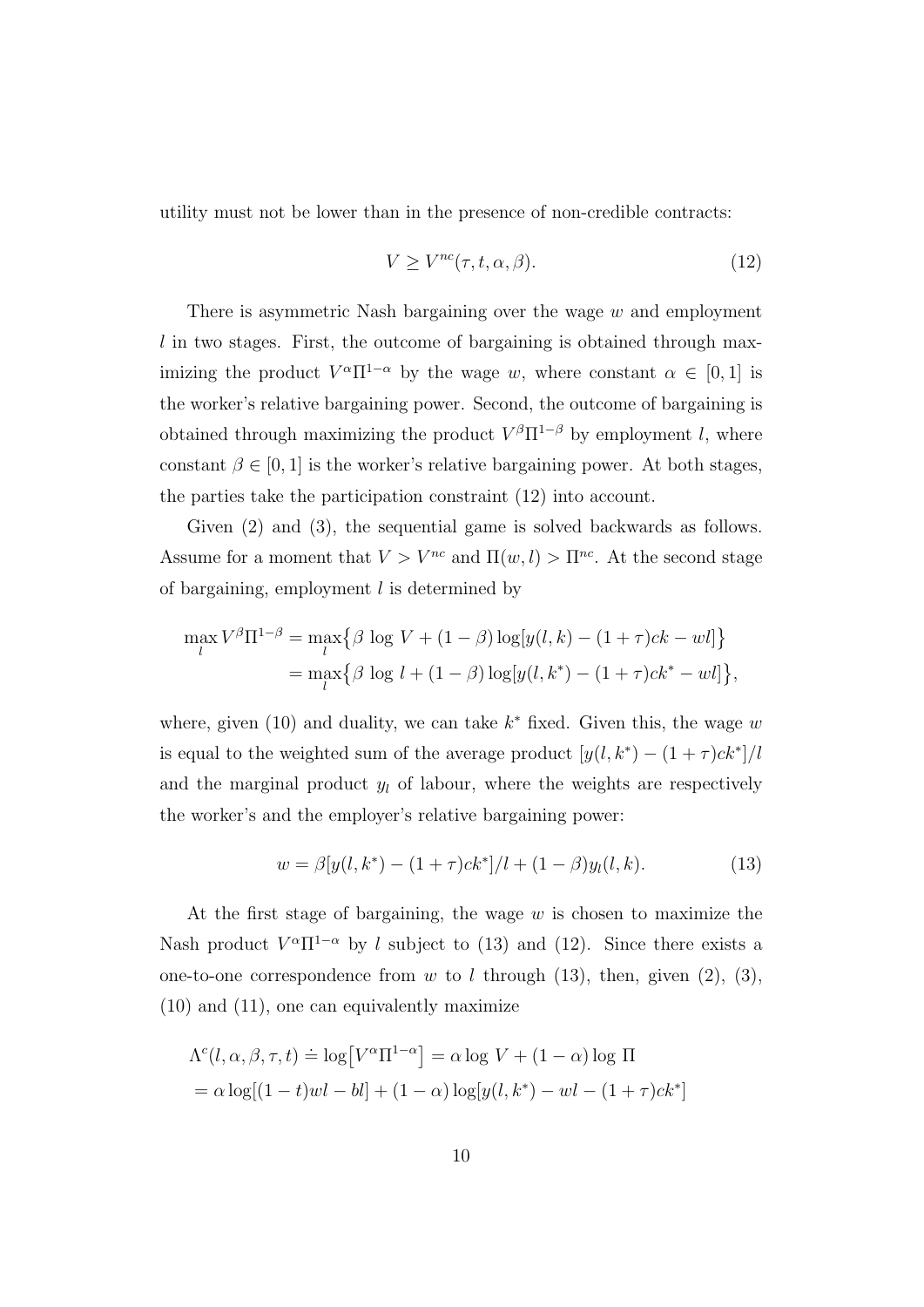$$
= \alpha \log \{ \beta [y(l, k^*) - (1 + \tau)ck^*] + (1 - \beta)ly_l(l, K(l, \tau)) - bl/(1 - t) \} + (1 - \alpha) \log[y(l, k^*) - (1 + \tau)ck^* - ly_l(l, K(l, \tau))] + (1 - \alpha) \log(1 - \beta) + \alpha \log(1 - t)
$$
(14)

where  $k^*$  can be taken as fixed, by employment l, subject to (12). Given (11), the equilibrium condition of the labour market takes the form

$$
\partial \Lambda^c / \partial l = 0 \text{ for } V > V^{nc},\tag{15}
$$

where

$$
\frac{\partial \Lambda^c}{\partial l} = \frac{\alpha}{V} \frac{dV}{dl} + \frac{1 - \alpha}{\Pi} \frac{d\Pi}{dl} \n= \alpha \frac{y_l + (1 - \beta)l(y_{ll} + y_{lk}K_l) - b/(1 - t)}{\beta[y - (1 + \tau)ck] + (1 - \beta)y_l - bl/(1 - t)} - \frac{(1 - \alpha)l(y_{ll} + y_{lk}K_l)}{y - (1 + \tau)ck - ly_l} \n= \begin{cases} \alpha \frac{y_l + (1 - \beta)[(\gamma^{\sigma} y_l^{2 - \sigma} - y_l)/\sigma + \epsilon(y_l, \tau)] - b/(1 - t)}{\beta \gamma^{-\sigma} y_l^{\sigma} - \beta[(1 + \tau)c]^{1 - \sigma} y_l^{\sigma} + (1 - \beta)y_l - b/(1 - t)} \n- (1 - \alpha) \frac{(\gamma^{\sigma} y_l^{2 - \sigma} - y_l)/\sigma + \epsilon(y_l, \tau)}{\gamma^{-\sigma} y_l^{\sigma} - [(1 + \tau)c]^{1 - \sigma} y_l^{\sigma} - y_l} \end{cases} \frac{1}{l}.
$$
\n(16)

# 6 The comparison of the regimes

Now, we can compare the cases of non-credible and credible contracts. Given (8) and (10), the marginal product of capital is determined by

$$
y_k(l,k) = r(\tau,\beta,\eta) \doteq (1-\eta)r^{nc} + \eta r^c = \left(\frac{1-\eta}{1-\beta} + \eta\right)(1+\tau)c, \qquad (17)
$$

where  $\eta = 0$  with non-credible contracts and  $\eta = 1$  with credible ones.

We now define the marginal product of labour,  $W = y_l$ , as a new variable. Noting  $(5)$ ,  $(16)$  and the definition of  $\eta$ , we can then construct the function

$$
\begin{aligned} \Upsilon(W,\tau,t,\alpha,\beta,\eta) &= l \left[ \frac{\alpha}{V} \frac{dV}{dl} + \frac{1-\alpha}{\Pi - (1-\eta)\Pi} \frac{d\Pi}{dl} \right] \\ &= \alpha \frac{y_l + (1-\beta)l(y_{ll} + y_{lk}K_l\eta) - b/(1-t)}{\beta[y - (1+\tau)ck\eta] + (1-\beta)ly_l - bl/(1-t)} - \frac{(1-\alpha)l(y_{ll} + y_{lk}K_l\eta)}{y - (1+\tau)ck\eta - ly_l} \end{aligned}
$$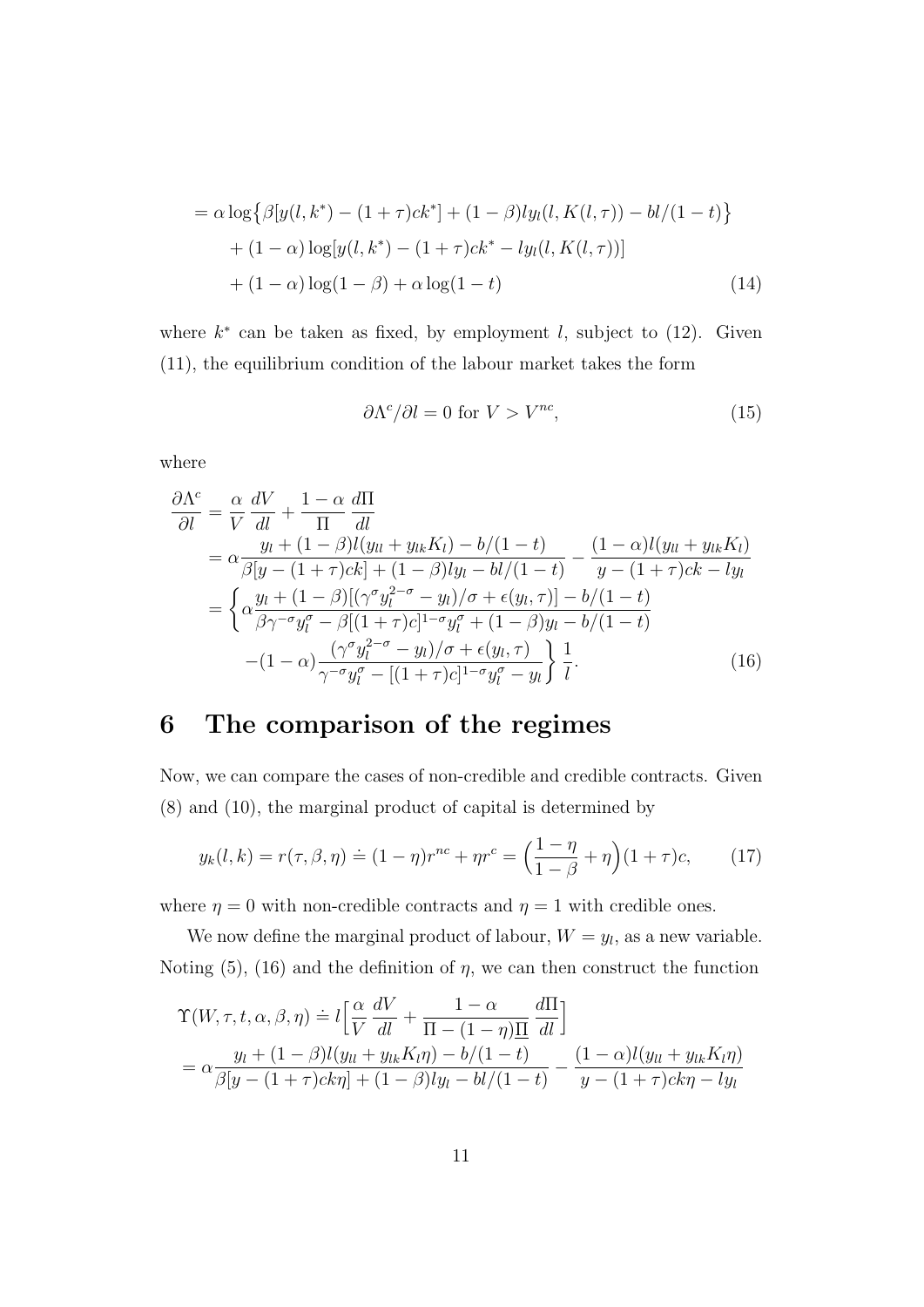$$
= \alpha \frac{W + (1 - \beta)[(\gamma^{\sigma} W^{2-\sigma} - W)/\sigma + \epsilon(W, \tau)\eta] - b/(1 - t)}{\beta \gamma^{-\sigma} W^{\sigma} - \beta[(1 + \tau)c]^{1-\sigma} W^{\sigma}\eta + (1 - \beta)W - b/(1 - t)} - \frac{(1 - \alpha)(\gamma^{\sigma} W^{2-\sigma} - W)/\sigma + \epsilon(W, \tau)\eta}{\gamma^{-\sigma} W^{\sigma} - [(1 + \tau)c]^{1-\sigma} W^{\sigma}\eta - W},
$$
\n(18)

where  $\Upsilon = l[\partial \Lambda^{nc}/\partial l]$  for  $\eta = 0$  and  $\Upsilon = l[\partial \Lambda^{c}/\partial l]$  for  $\eta = 1$ . The equilibrium conditions of the labour market, (5) and (15), can now be unified as:

$$
\Upsilon(W,\tau,t,\alpha,\beta,\eta) = 0 \text{ for } V > V^{nc}.
$$
 (19)

This and (18) imply

$$
\frac{d\Pi}{dl} > 0, \quad \frac{dV}{dl} = \left(1 - \frac{1}{\alpha}\right) \frac{V}{\Pi - (1 - \eta)\underline{\Pi}} \frac{d\Pi}{dl} < 0 \text{ for } V > V^{nc}.
$$

Since  $dW/dl = y_{ll} + y_{lk}K_l < 0$  by (11), there must be

$$
\frac{d\Pi}{dW} = \frac{d\Pi}{dl} / \frac{dW}{dl} < 0 \text{ and } \frac{dV}{dW} = \frac{dV}{dl} / \frac{dW}{dl} > 0 \text{ for } V > V^{nc}.
$$

Given this result, constraint (12) takes the form

$$
W \ge \underline{W}(\tau, t, \alpha, \beta), \text{ where } \underline{W}(\tau, t, \alpha, \beta) \doteq \min\{W|V \ge V^{nc}\},\tag{20}
$$

and the equilibrium condition of the labour market, (19), the form

$$
\Upsilon(W,\tau,t,\alpha,\beta,\eta) = 0 \text{ for } W > \underline{W}(\tau,t,\alpha,\beta). \tag{21}
$$

We can use parameter  $\eta$  as the measure of credibility. The second-order conditions of the cases of non-credible and credible contracts yield

$$
\frac{\partial \Upsilon}{\partial W} y_{ll} = \begin{cases} \frac{\partial^2 \Lambda^{nc}}{\partial l^2} < 0 \quad \text{for } \eta = 0, \\ \frac{\partial^2 \Lambda^c}{\partial l^2} < 0 \quad \text{for } \eta = 1. \end{cases}
$$

This and (1) imply  $\frac{\partial \Upsilon}{\partial W} > 0$ . Solving for the marginal product of labour,  $W$ , from the equilibrium condition  $(21)$  then yields (see the Appendix)

$$
y_l(l,k) = W(\tau, t, \alpha, \beta, \eta), \quad \frac{\partial W}{\partial \alpha}\Big|_{\beta=0} > 0, \quad \frac{\partial W}{\partial t}\Big|_{\beta=0} > 0, \quad \frac{\partial W}{\partial \eta}\Big|_{\beta=0} < 0,
$$
  

$$
W\Big|_{\beta=0} = w\Big|_{\beta=0}, \quad W(\tau, t, \alpha, 0, 1) < W(\tau, t, \alpha, 0, 0).
$$
 (22)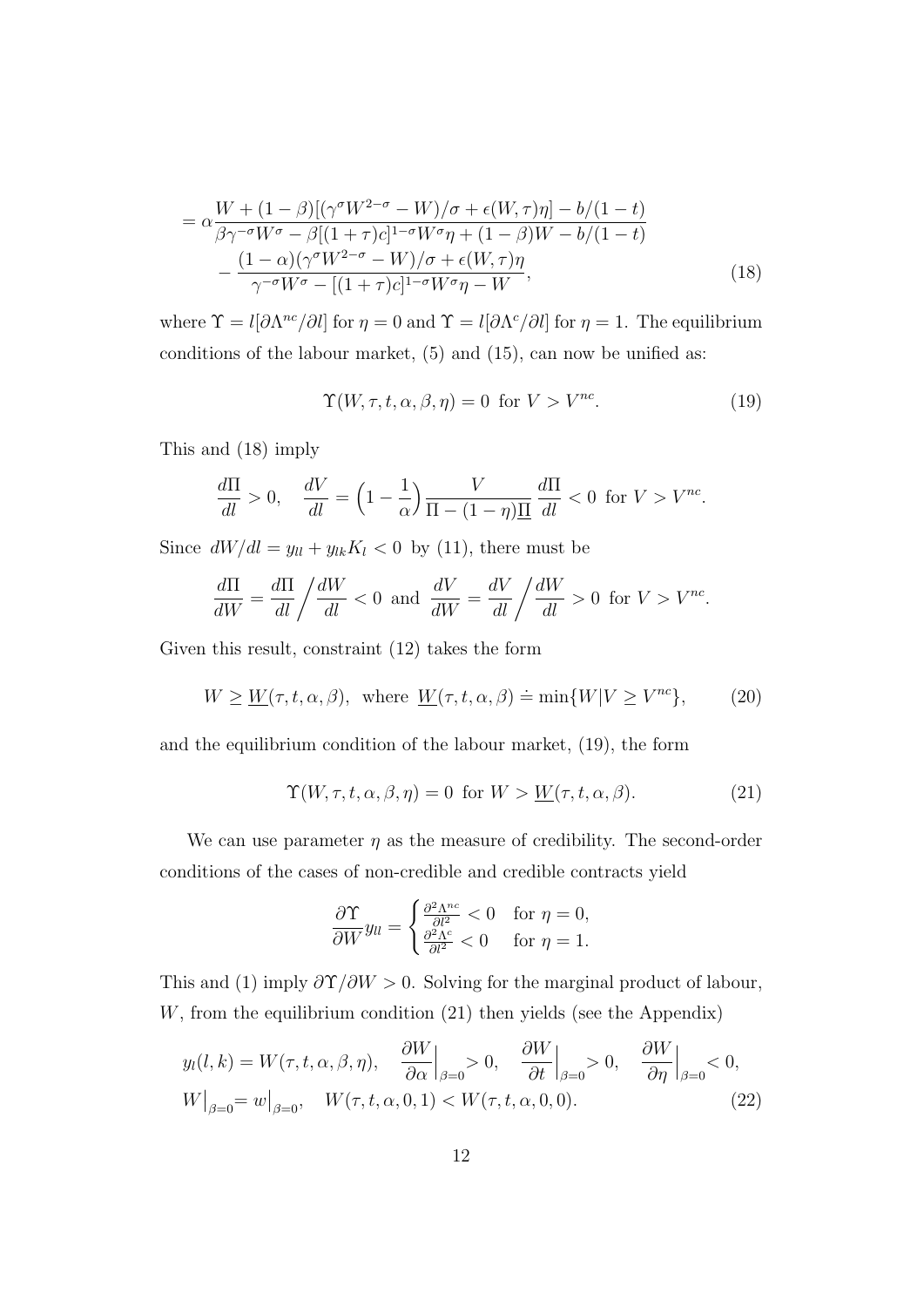Finally, from  $(1)$ ,  $(17)$  and  $(22)$  it follows that employment l, investment k, profit  $\pi$  and the worker's income v are determined by

$$
k(W,r), \quad \partial k/\partial W < 0, \quad \partial k/\partial r < 0,
$$
\n
$$
l(\tau, t, \alpha, \beta, \eta) = \ell(W,r), \quad \partial \ell/\partial W < 0, \quad \partial \ell/\partial r < 0,
$$
\n
$$
\pi(\tau, t, \alpha, \beta, \eta) \doteq (1 - \beta) \max_{l,k} [y(l, k) - Wl - rk],
$$
\n
$$
\Pi^{nc}|_{\beta=0} = \Pi|_{\beta=0, \eta=0} = \pi(\tau, t, \alpha, 0, 0) = \max_{l,k} [y(l, k) - W(\tau, t, \alpha, 0, 0)l - rk]
$$
\n
$$
< \max_{l,k} [y(l, k) - W(\tau, t, \alpha, 0, 1)l - rk] = \pi(\tau, t, \alpha, 0, 1) = \Pi|_{\beta=0, \eta=1} = \Pi^{c}|_{\beta=0},
$$
\n
$$
v(\tau, t, \alpha, \beta, \eta) \doteq \beta y(l^*, k^*) + [(1 - \beta)W - b/(1 - t)]l^*, \text{ where}
$$
\n
$$
(l^*, k^*) \doteq \arg \max_{l,k} [y(l, k) - W^*l - r^*k].
$$
\n(23)

Because a change from non-credible to credible contracts (i.e., the increase of  $\eta$  from 0 to 1) reduces the investor's uncertainty, then with right-to-manage bargaining  $\beta = 0$  it also increases the  $MNCs$  profit,  $\Pi^{nc}|_{\beta=0} < \Pi^{c}|_{\beta=0}$ .

#### 7 Public policy

The government produces a quantity g of public services from traded goods, and finances this by tax revenue  $twl + \tau ck$ , where t is the tax on wage income wl and  $\tau$  is the tax on investment expenditure ck. Given this, (22) and (23), we obtain the tax revenue function

$$
g(\tau, t, \alpha, \beta, \eta) \doteq twl + \tau ck.
$$
 (24)

We denote the worker's and the  $MNC$ 's contributions by  $R^w$  and  $R^f$ respectively. Subtracting  $R^f$  from the MNC's profit  $\pi$  yields the MNC's consumption  $C<sup>f</sup>$ . Subtracting  $R<sup>w</sup>$  from the worker's total income v yields the worker's consumption  $C^w$ . Given (23), we specify differentiable functions

$$
C^{w}(\tau, t, \alpha, \beta, \eta, R^{w}) \doteq v(\tau, t, \alpha, \beta, \eta) - R^{w}, \quad \partial C^{w}/\partial R^{w} = -1,
$$
  

$$
C^{f}(\tau, t, \alpha, \beta, \eta, R^{f}) \doteq \pi(\tau, t, \alpha, \beta, \eta) - R^{f}, \quad \partial C^{f}/\partial R^{f} = -1.
$$
 (25)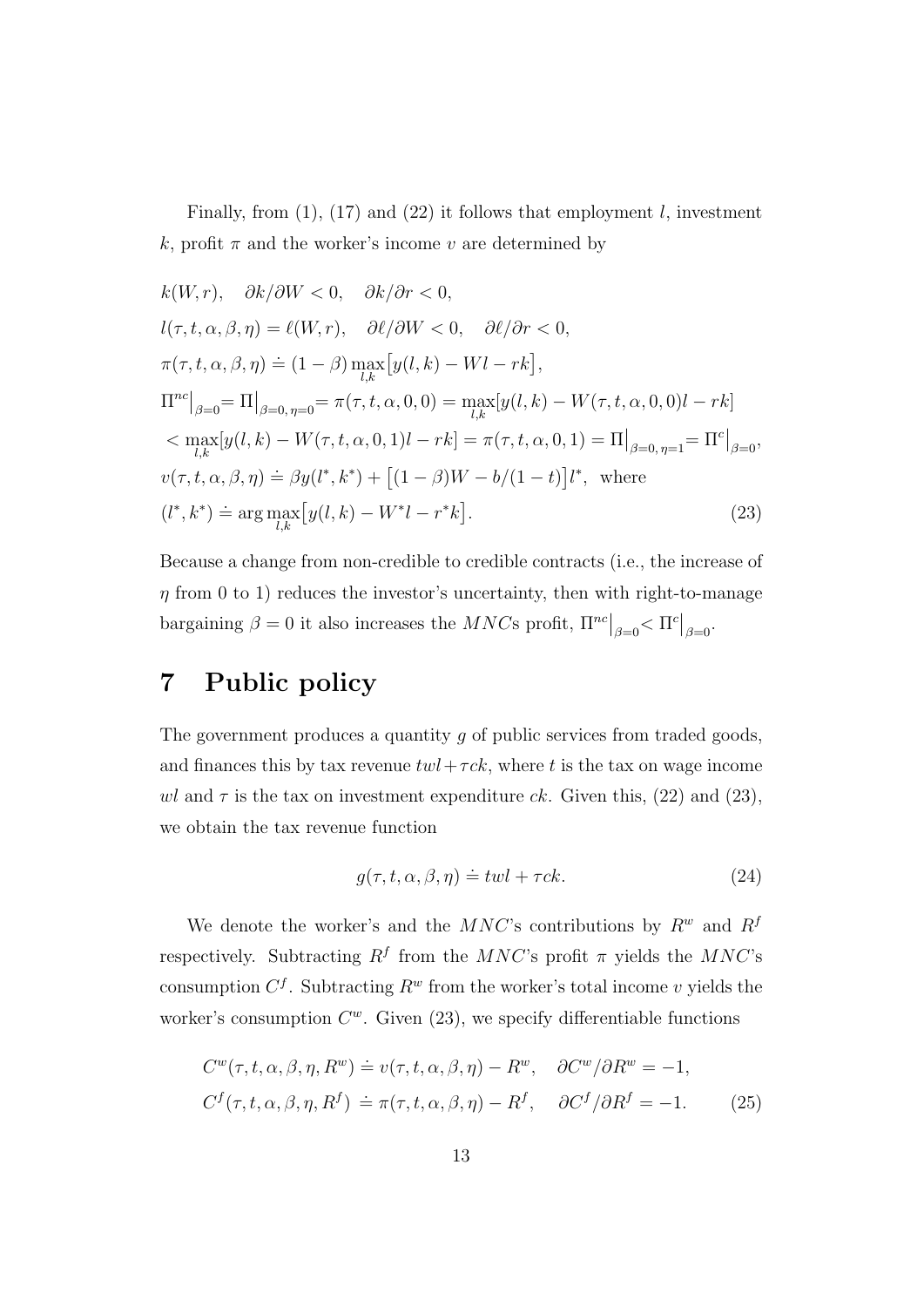Government services benefit domestic workers. The utility functions of the worker and the  $MNC$  are then given by<sup>4</sup>

$$
U^w(C^w) + U^g(g), \quad (U^w)' > 0, \quad (U^w)'' < 0, \quad (U^g)' > 0, \quad (U^g)'' < 0,
$$
  

$$
U^f(C^f), \quad (U^f)' > 0, \quad (U^f)'' < 0.
$$
 (26)

Following Grossman and Helpman (1994), and noting (24)-(26), we obtain the government's objective function as:

$$
G(\tau, t, \alpha, \beta, \eta, R^w, R^f) = R^w + R^f + \eta U^f(C^f) + \zeta [U^w(C^w) + U^g(g)], \quad (27)
$$

where parameters  $\eta \geq 0$  and  $\zeta > 0$  are the weights given to the welfare of the MNC and the worker. The government receives contributions from the worker and the  $MNC$  only if the  $MNC$ 's and the worker's consumption,  $C<sup>f</sup>$ and  $C^w$ , are non-negative. Otherwise, the MNC does not invest  $k = y = 0$ or the worker refuses to work for the  $MNC$ ,  $l = y = 0$ . Given this and (23), the government chooses its policy parameters from the set

$$
\Gamma \doteq \{ (\tau, t, \alpha, \beta) | C^f(\tau, t, \alpha, \beta, \eta, R^c(\tau, t, \alpha, \beta, \eta)) \ge 0, \n C^w(\tau, t, \alpha, \beta, \eta, R^w(\tau, t, \alpha, \beta, \eta)) \ge 0 \}.
$$
\n(28)

Now, we will explore the effects of lobbying by the MNC and the worker on taxation and labour market regulation (i.e., on variables  $\tau$ ,  $t$ ,  $\alpha$  and  $\beta$ ). The contribution schedule of the worker is given by  $R^w(\tau, t, \alpha, \beta, \eta)$ , and that of the MNC by  $R^f(\tau, t, \alpha, \beta, \eta)$ . The government maximizes its welfare (27) by choosing  $(\tau, t, \alpha, \beta) \in \Gamma$ . Following proposition 1 of Dixit, Grossman and Helpman (1997), a subgame perfect Nash equilibrium for this game is a set of contribution schedules  $R^{w*}(\tau, t, \alpha, \beta, \eta)$  and  $R^{c*}(\tau, t, \alpha, \beta, \eta)$  and public policy  $(\tau^*, t^*, \alpha^*, \beta^*)$  such that the following conditions are satisfied:

 $(i)$  Contributions are non-negative but less than the contributor's income.

<sup>&</sup>lt;sup>4</sup>We assume, for simplicity, that only the worker benefits from public services  $q$ . The result would not change if the owner of the  $MNC$  benefited from g as well.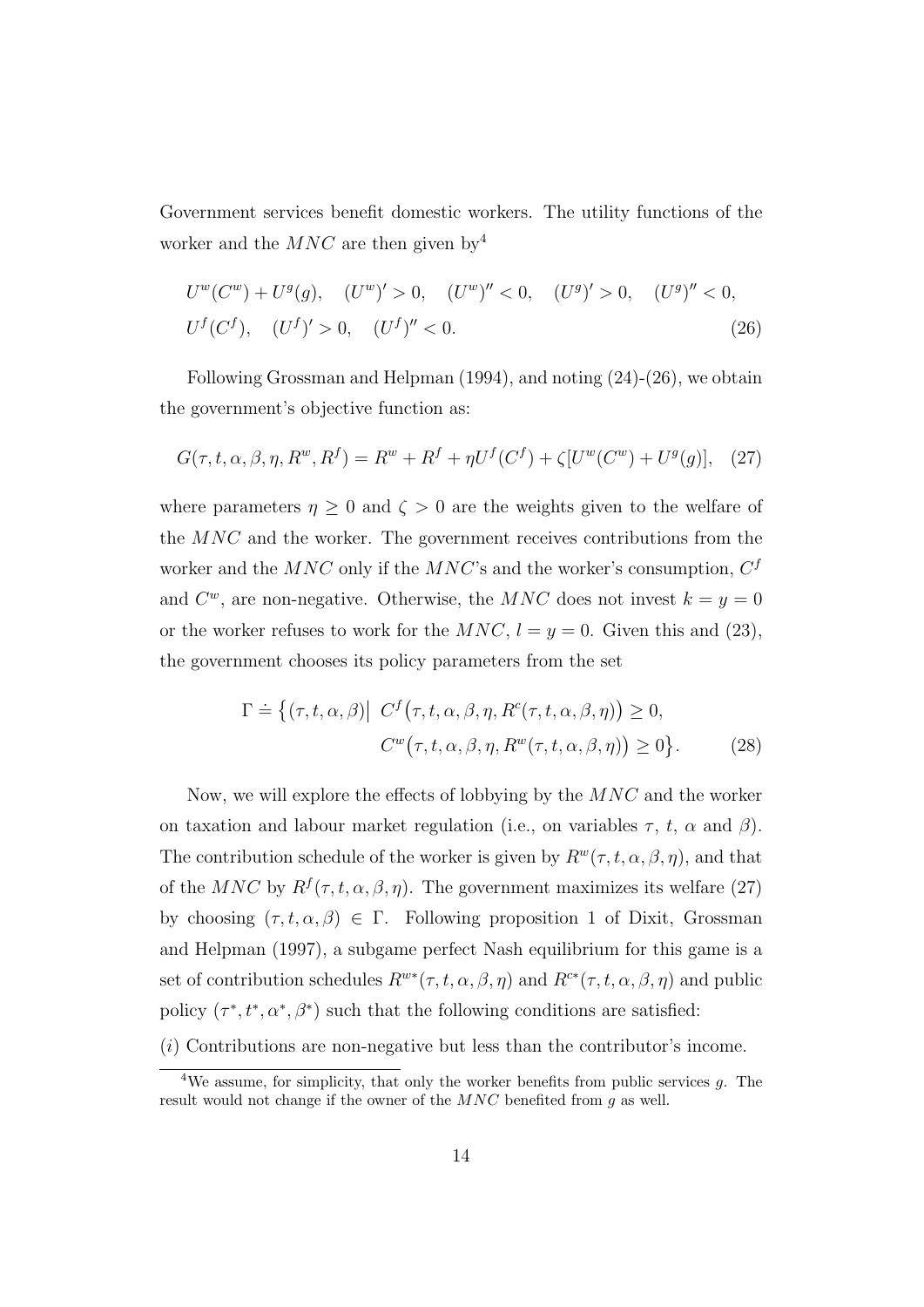(*ii*) The policy  $(\tau^*, t^*, \alpha^*, \beta^*)$  maximizes the government's welfare (27) taking the contribution schedules as given,

$$
(\tau^*, t^*, \alpha^*, \beta^*) \in \underset{(\tau, t, \alpha, \beta) \in \Gamma}{\text{argmax}} \{ G(\tau, t, \alpha, \beta, \eta, R^w(\tau, t, \alpha, \beta, \eta), R^f(\tau, t, \alpha, \beta, \eta)) \};
$$
\n
$$
(29)
$$

(iii) The worker (MNC) cannot have a feasible strategy  $R^w(\tau, t, \alpha, \beta, \eta)$  $(R^f(\tau, t, \alpha, \beta, \eta))$  that yields him a higher level of utility than in equilibrium, given the government's anticipated decision rule,<sup>5</sup>

$$
(\tau^*, t^*, \alpha^*, \beta^*, R^i(\tau^*, t^*, \alpha^*, \beta^*, \eta)) \in \operatorname*{argmax}_{(\tau, t, \alpha, \beta) \in \Gamma} U^i(C^i) \text{ for } i = w, f. \tag{30}
$$

 $(iv)$  The worker  $(MNC)$  provides the government at least with the level of utility that it could get when the worker  $(MNC)$  offers nothing  $R^w = 0$  ( $R^f = 0$ ), and the government responds optimally given the  $MNC$ 's (worker's) contribution function,

$$
G(\tau, t, \alpha, \beta, \eta, R^{w}(\tau, t, \alpha, \beta, \eta), R^{f}(\tau, t, \alpha, \beta, \eta))
$$
  
\n
$$
\geq \sup_{(\tilde{\tau}, \tilde{t}, \tilde{\alpha}, \tilde{\beta}) \in \Gamma} G(\tilde{\tau}, \tilde{t}, \tilde{\alpha}, \tilde{\beta}, \eta, R^{w}(\tilde{\tau}, \tilde{t}, \tilde{\alpha}, \tilde{\beta}, \eta), 0)),
$$
  
\n
$$
G(\tau, t, \alpha, \beta, \eta, R^{w}(\tau, t, \alpha, \beta, \eta), R^{f}(\tau, t, \alpha, \beta, \eta))
$$
  
\n
$$
\geq \sup_{(\tilde{\tau}, \tilde{t}, \tilde{\alpha}, \tilde{\beta}) \in \Gamma} G(\tilde{\tau}, \tilde{t}, \tilde{\alpha}, \tilde{\beta}, \eta, 0, R^{f}(\tilde{\tau}, \tilde{t}, \tilde{\alpha}, \tilde{\beta}, \eta)).
$$
\n(31)

#### 8 The political equilibrium

Given differentiable functions (25) and (26), conditions (30) take the form

$$
(\tau^*, t^*, \alpha^*, \beta^*, R^i(\tau^*, t^*, \alpha^*, \beta^*, \eta))
$$
  
\n
$$
\in \underset{(\tau, t, \alpha, \beta) \in \Gamma}{\operatorname{argmax}} U^j(C^j(\tau, t, \alpha, \beta, \eta, R^j(\tau, t, \alpha, \beta, \eta))) \text{ for } j = w, f \qquad (32)
$$

and

$$
\frac{\partial C^w}{\partial i} = \frac{\partial R^w}{\partial i} \text{ and } \frac{\partial C^f}{\partial i} = \frac{\partial R^f}{\partial i} \text{ for } i = \tau, t, \alpha, \beta,
$$
 (33)

<sup>&</sup>lt;sup>5</sup>Here, the utility of the worker  $(MNC)$  is independent of his/her contribution schedule.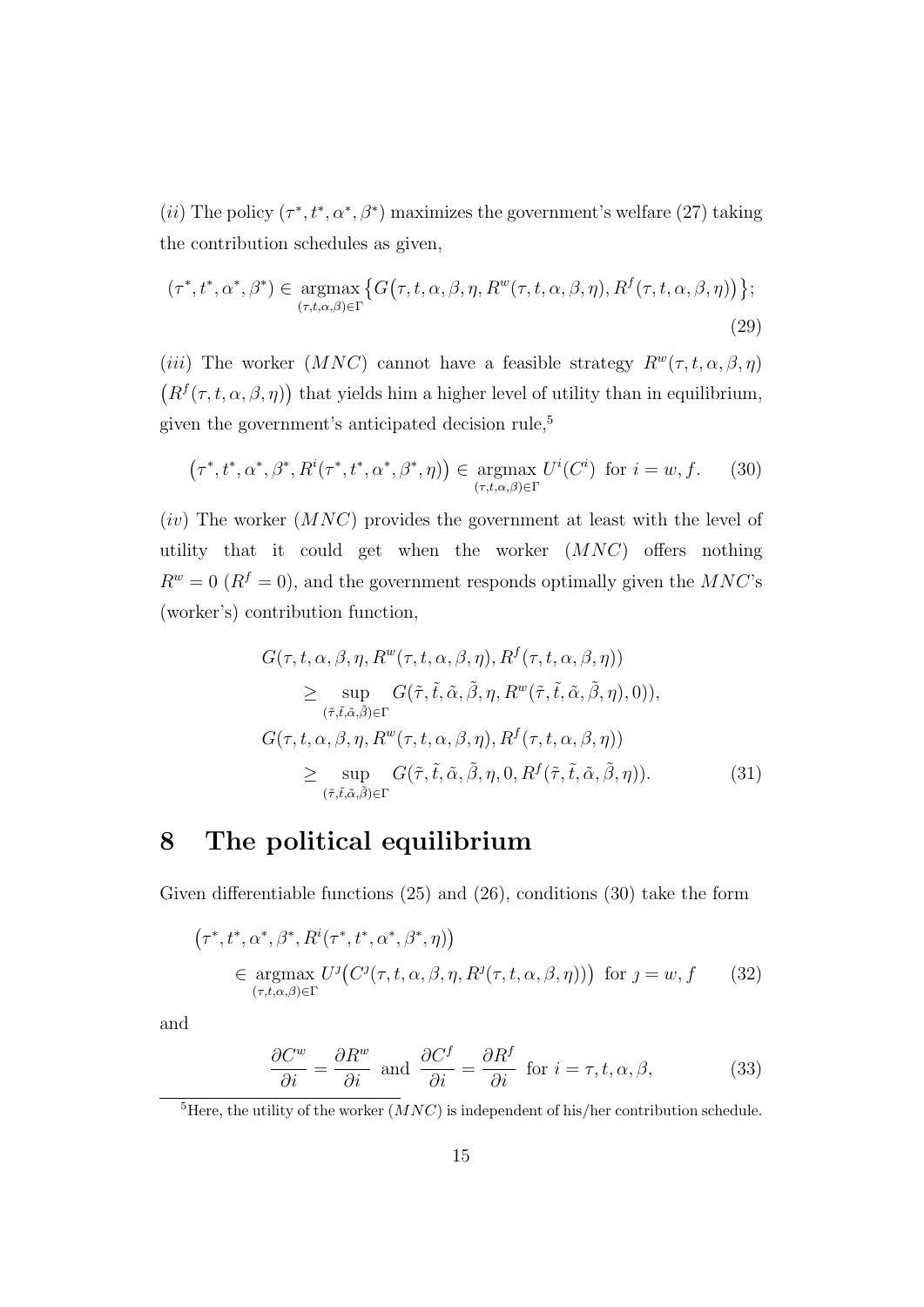which suggests that in equilibrium the change in the worker's  $(MNC)$  contribution due to a change in the instrument is equal to the change in the worker's  $(MNC^s)$  consumption due to this same fact. Thus, the contribution schedules are locally truthful. As in Bernheim and Whinston (1986), or in Grossman and Helpman (1994), this concept can be extended to a globally truthful contribution schedule. This type of schedule represents the preferences of the worker (capitalist) at all policy points. From (25), (31) and (33) it follows that the truthful contribution functions take the form

$$
R^w = \max[0, v - v_0], \quad R^f = \max[0, \pi - \pi_0], \tag{34}
$$

where  $v_0$  ( $\pi_0$ ) is the worker's (MNC's) income when he does not pay contributions but the government chooses its best response given the  $MNC$ 's (worker's) contribution schedule.

When there are no bargains over labour conditions (i.e.,  $\alpha = \beta = 0$ ), the wage and the marginal product of labour are exogenously given from the competitive sector of the economy,  $W\big|_{\alpha=\beta=0} = w\big|_{\alpha=\beta=0} = b/(1-t)$ . Now, by choosing  $\tau = 1/(1-t) - 1 = t(1-t)$  and noting (23), the MNC's profit takes the form

$$
\pi = \max_{k,l} [y(l,k) - (1+\tau)(bl+ck)].
$$

By increasing  $\tau$  (and accordingly t) the government can press profit  $\pi$  down to zero. Hence, if the  $MNC$  does not pay contributions,  $R^f = 0$ , the government has an instrument to set  $\pi = \pi_0 = 0$ . This implies  $R^f = \max[0, \pi - \pi_0] =$  $\max[0, \pi] = \pi$  and  $C^f = \pi - R^f = 0$ . We summarize:

Proposition 1 If there are no bargains over labour conditions, then the labour and investment taxes  $(t, \tau)$  together comprise a non-distorting instrument by which the government takes all surplus of FDI,  $C<sup>f</sup> = 0$ .

This result is in distinct contrast with the conventional wisdom that MNCs should prefer a fully deregulated (or non-unionized) labour market.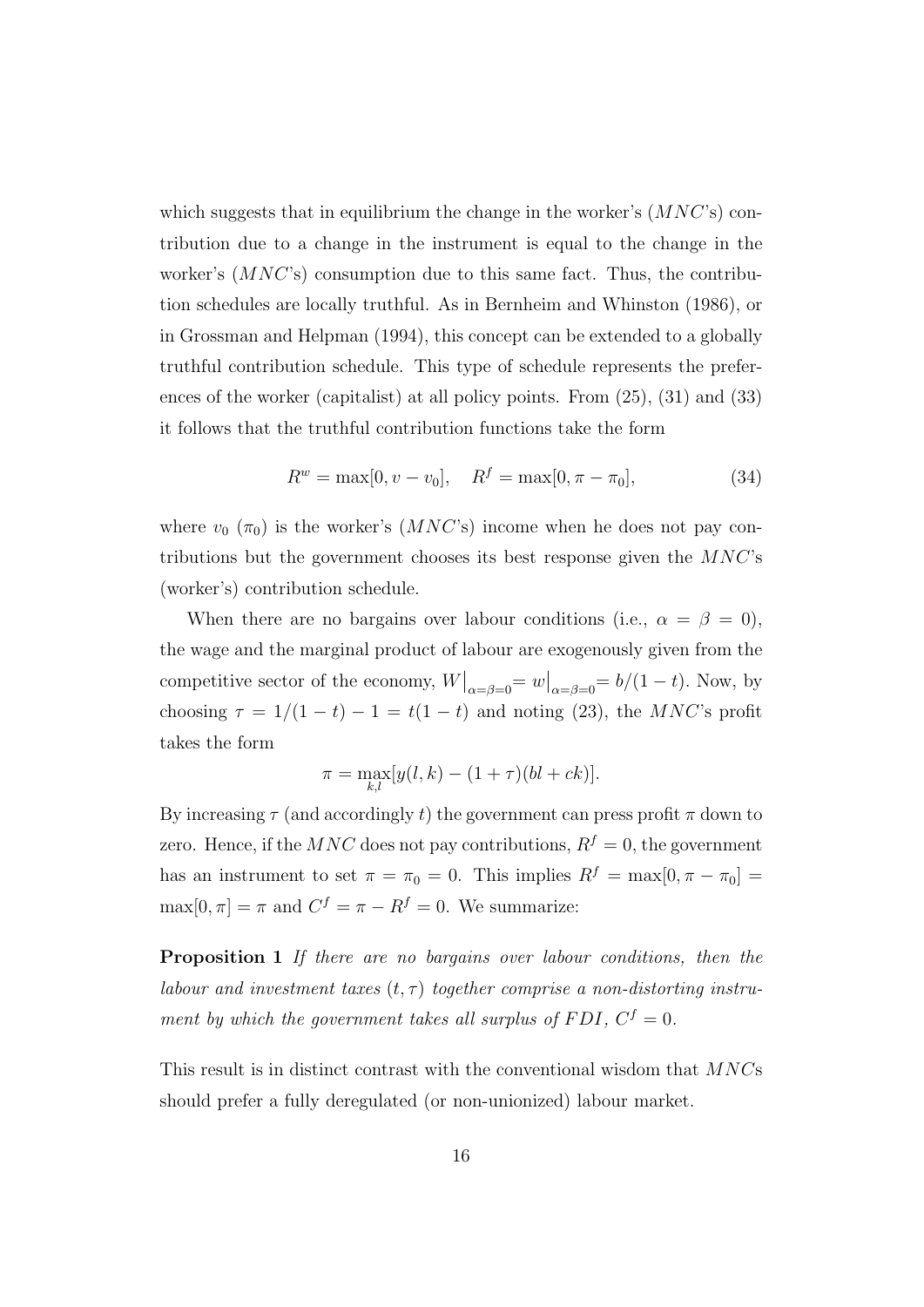Now, assume that the government can freely choose relative union power in the bargain over employment,  $\beta \in [0,1]$ . If the MNC does not pay contributions,  $R^f = 0$ , then, given (3), (4), (11) and (13), the government sets  $\beta = 1$  to bring the profit down to zero,  $\pi_0 = \pi|_{\beta=1} = 0$ . We summarize:

**Proposition 2** If there is a bargain over employment, then the government can use labour market regulation (i.e.,  $\beta$ ) as a non-distorting income transfer by which it takes all surplus of FDI,  $C^f = 0$ .

Propositions 1 and 2 yield the following corollary:

Proposition 3 Only with right-to-manage bargaining (i.e., with no bargain over employment,  $\beta = 0$ ) can the MNC benefit from FDI,  $C^{f} > 0$ .

#### 9 Policy rules

Assume that relative union power in the bargain over employment,  $\beta$ , is kept constant. Conditions (29) then take the form that the government's objective function (27) must be maximized by  $\tau$ , t and  $\alpha$  subject to set (28). Given (26) and (32), this is equivalent to maximizing the function

$$
\mathcal{L} = R^{w}(\tau, t, \alpha, \beta, \eta) + R^{f}(\tau, t, \alpha, \beta, \eta) + \eta U^{f}(C_{*}^{f}) + \zeta U^{w}(C_{*}^{w}) + \zeta U^{g}(g(\tau, t, \alpha, \beta, \eta)) + \mu C^{w}(\tau, t, \alpha, \beta, \eta, R^{c}(\tau, t, \alpha, \beta, \eta)) + \vartheta C^{f}(\tau, t, \alpha, \beta, \eta, R^{c}(\tau, t, \alpha, \beta, \eta)),
$$
\n(35)

by  $\tau$ ,  $t$  and  $\alpha$ , where, by the envelope theorem,  $C_*^w$  and  $C_*^f$  can be taken to be independent of  $\tau$ , t and  $\alpha$ , and the multipliers  $\mu$  and  $\vartheta$  satisfy conditions

$$
\mu C^{w}(\tau, t, \alpha, \beta, \eta, R^{c}(\tau, t, \alpha, \beta, \eta)) = 0, \quad \mu \ge 0,
$$
  

$$
\vartheta C^{f}(\tau, t, \alpha, \beta, \eta, R^{c}(\tau, t, \alpha, \beta, \eta)) = 0, \quad \vartheta \ge 0.
$$
 (36)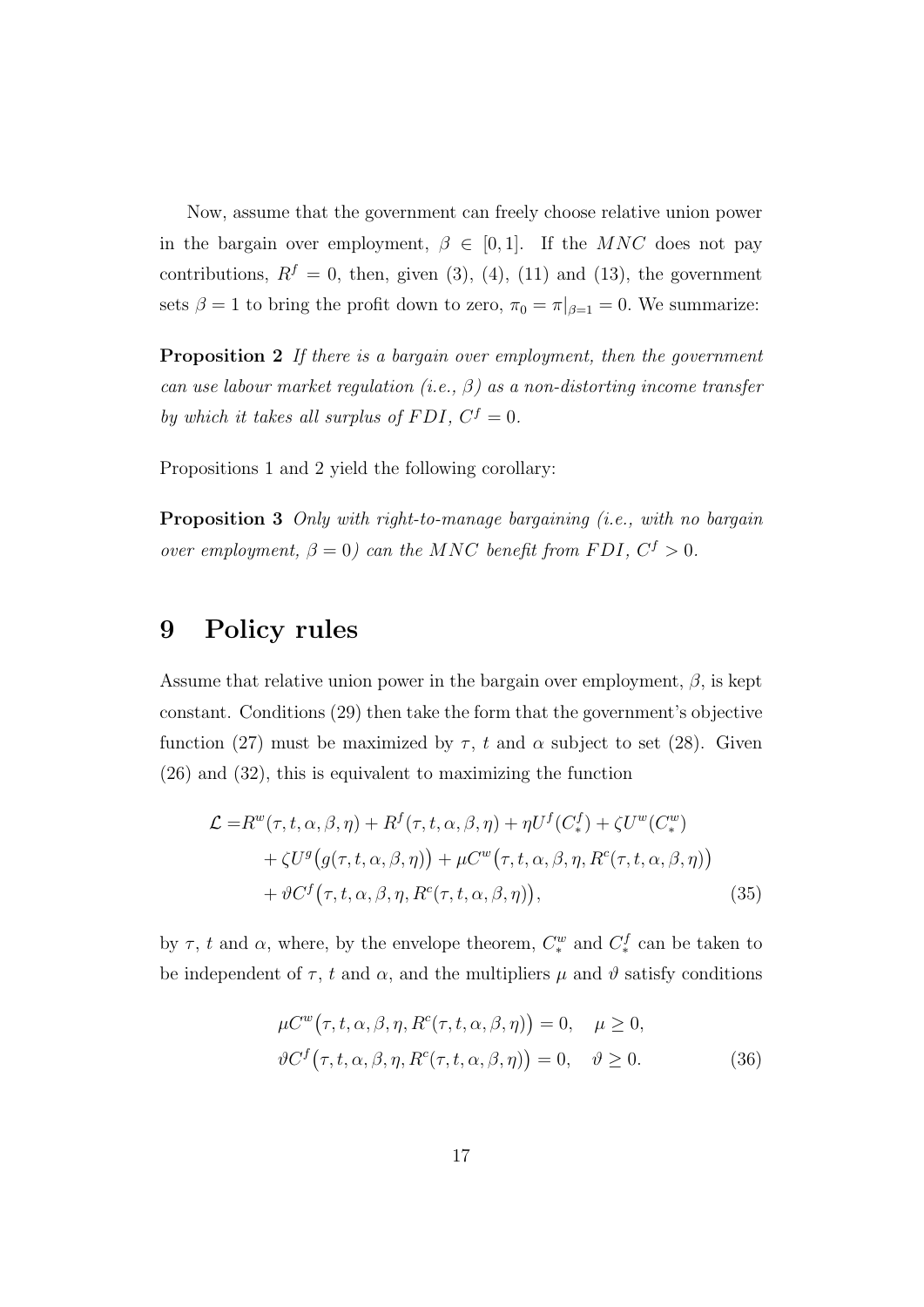The worker's and  $MNC$ 's total revenue  $C \doteq C^w + C^f$  is equal to output y minus capital cost  $ck$  minus the worker's opportunity wages  $bl$ . Given (17),  $(22)$  and  $(23)$ , we then obtain

$$
C(\tau, t, \alpha, \beta) \doteq C^{w} + C^{f} = y(l, k) - bl - (1 + \tau)ck,
$$
  
\n
$$
\left. \frac{\partial C}{\partial i} \right|_{\beta=0} (w - b) \frac{\partial l}{\partial i} \text{ for } i = \tau, t, \quad \left. \frac{\partial C}{\partial \alpha} \right|_{\beta=0} = (w - b) \frac{\partial \ell}{\partial W} \frac{\partial W}{\partial \alpha} < 0. \quad (37)
$$

If  $C^w > 0$  and  $C^f > 0$ , then  $\beta = 0$  holds by proposition 3 and noting (33), (35), (36) and (37), we obtain the first-order conditions for the  $\tau$  and t:

$$
\frac{\partial \mathcal{L}}{\partial i} = \frac{\partial R^w}{\partial i} + \frac{\partial R^f}{\partial i} + \zeta (U^g)' \frac{\partial g}{\partial i} = \frac{\partial C^w}{\partial i} + \frac{\partial C^f}{\partial i} + \zeta (U^g)' \frac{\partial g}{\partial i} \n= \frac{\partial C}{\partial i} + \zeta (U^g)' \frac{\partial g}{\partial i} = (w - b) \frac{\partial l}{\partial i} + \zeta (U^g)' \frac{\partial g}{\partial i} = 0 \text{ for } i = \tau, t.
$$
\n(38)

These conditions yield the following rule:

Proposition 4 A rational government sets taxes to minimize the deadweight loss of public finance. If both the  $MNC$  and the worker benefit from  $FDI$ ,  $C<sup>f</sup> > 0$  and  $C<sup>w</sup> > 0$ , then the government sets taxes so that the decrease in employment due to a marginal increase in each tax is in the same proportion to the increase in tax revenue g due to it,  $\frac{\partial l}{\partial \tau} / \frac{\partial g}{\partial \tau} = \frac{\partial l}{\partial t} / \frac{\partial g}{\partial t}$ .

There are two sources of the deadweight loss of public finance: a lower profit leads to lower investment and there is an opportunity wage b. These sources make the tax revenue elastic with respect to the labour and investment taxes.

Given (35) and (37), we obtain the first-order condition for  $\alpha$ :

$$
\frac{\partial \mathcal{L}}{\partial \alpha} = \frac{\partial R^{w}}{\partial \alpha} + \frac{\partial R^{f}}{\partial \alpha} + \zeta (U^{g})' \frac{\partial g}{\partial \alpha} + \mu \frac{\partial C^{w}}{\partial \alpha} + \vartheta \frac{\partial C^{f}}{\partial \alpha} \n= \frac{\partial C}{\partial \alpha} + \zeta (U^{g})' \frac{\partial g}{\partial \alpha} + \mu \frac{\partial C^{w}}{\partial \alpha} + \vartheta \frac{\partial C^{f}}{\partial \alpha} = 0,
$$
\n(39)

where  $\partial C^w/\partial \alpha > 0$ ,  $\partial C^f/\partial \alpha < 0$  and  $\partial C/\partial \alpha < 0$ . Assume first  $\partial g/\partial \alpha \leq 0$ . Given  $(36)$  and  $(39)$ , the worker will not then benefit from  $FDI$ :

$$
\mu = -\left[\frac{\partial C}{\partial \alpha} + \zeta (U^g)' \frac{\partial g}{\partial \alpha} + \vartheta \frac{\partial C^f}{\partial \alpha}\right] / \frac{\partial C^w}{\partial \alpha} > 0, \quad C^w = 0.
$$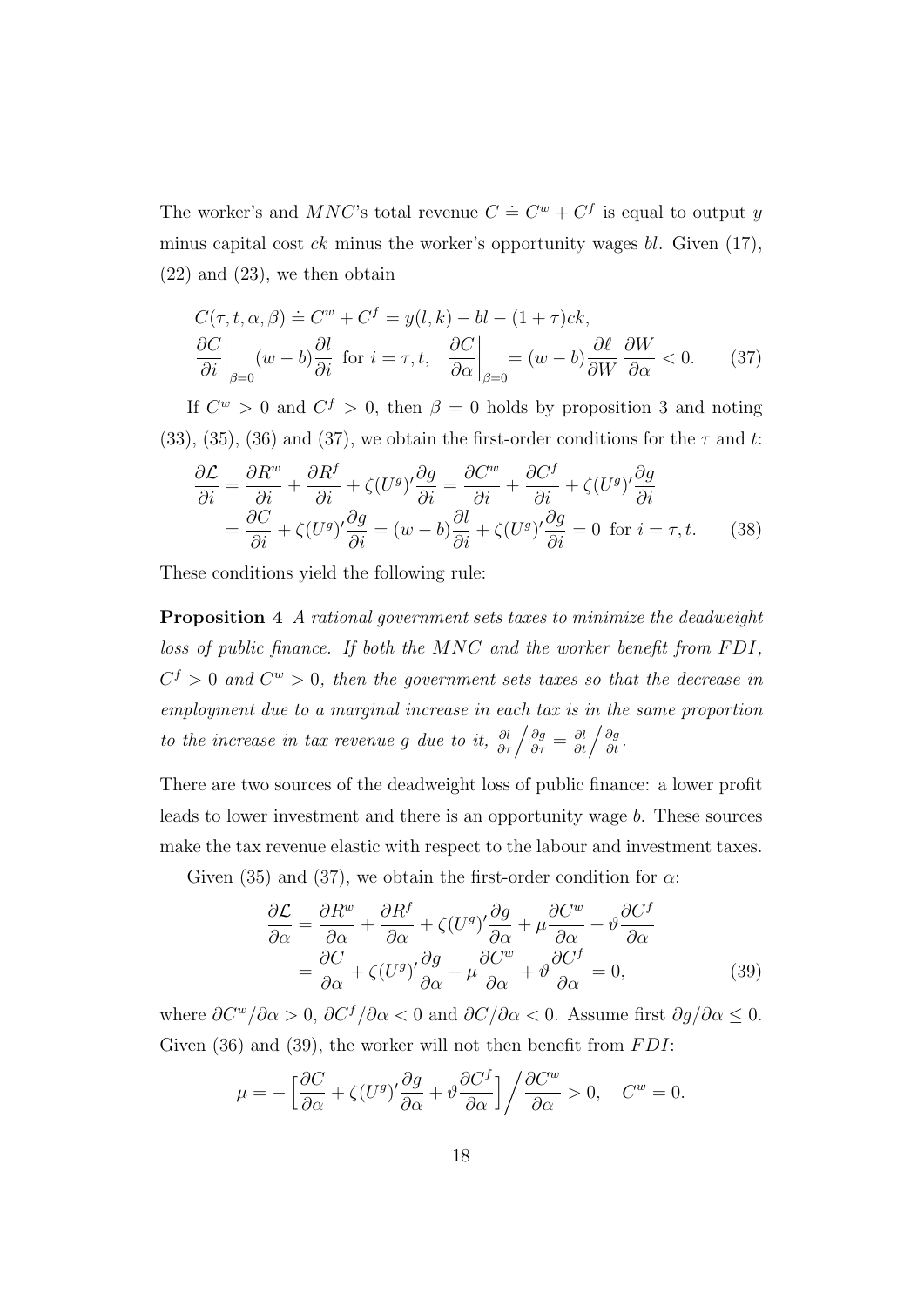In the remaining case  $\partial g/\partial \alpha > 0$ , either  $\partial C/\partial \alpha + \zeta (U^g)' \partial g/\partial \alpha = 0$  or  $C<sup>f</sup> = 0$  holds. We summarize these results as:

**Proposition 5** If deregulation (i.e., a decrease in  $\alpha$ ) does not reduce tax revenue g,  $\partial g/\partial \alpha \leq 0$ , the government eliminates through it the worker's benefit from FDI,  $C^w = 0$ . Only if tax revenue is an increasing function of union power,  $\partial q/\partial \alpha > 0$ , does there exist a political equilibrium in which the government maintains union power by regulation to minimize the deadweight loss of public finance. When both the MNC and the worker benefit from FDI,  $C^f > 0$  and  $C^w > 0$ , the government increases union power  $\alpha$  through regulation until the decrease in employment due to it is in proportion  $\frac{\partial l}{\partial t} / \frac{\partial l}{\partial t}$ ∂t to the increase in tax revenue g due to it,  $\frac{\partial l}{\partial \alpha} \left/ \frac{\partial g}{\partial \alpha} = \frac{\partial l}{\partial t} \left/ \frac{\partial g}{\partial t} \right.$ 

This proposition can be explained as follows. Because labour market deregulation (the decrease in  $\alpha$ ) decreases union power and wages but increases the  $MNE$ 's and worker's total revenue C, it is in the government's best interest to implement deregulation as long as this does not decrease tax revenue,  $\partial g/\partial \alpha \leq 0$ . If regulation (i.e., the increase in  $\alpha$ ) increases tax revenue g, then the government uses regulation in combination with taxes t and  $\tau$  as a means of evening out the deadweight loss of public finance. Then, in equilibrium, the decrease in total revenue  $C$  must be in the same proportion to the decrease in tax revenue  $g$  for a marginal increase of any of the three policy instruments  $\tau$ , t and  $\alpha$ .

#### 10 International investment

Results (23) and propositions 3 and 5 yield the following corollary:

Proposition 6 In a political equilibrium with free-to-manage bargaining, in which  $\beta = 0$  and  $\alpha > 0$ , the credibility of wage contracts increases the MNC's profit,  $\Pi^c > \Pi^{nc}$ .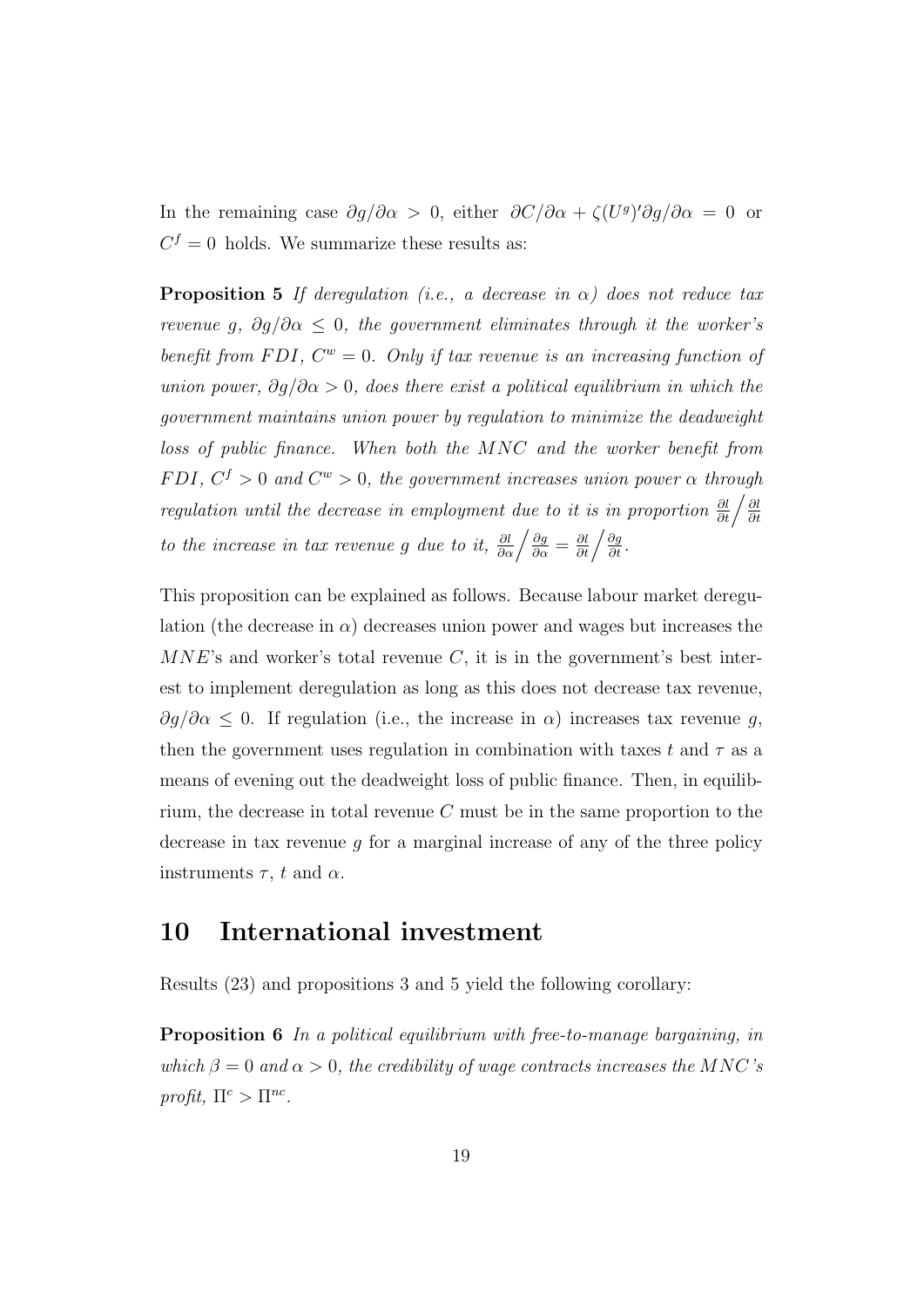The credibility of contracts reduces uncertainty associated with FDI and increases the MNCs profit. We have assumed that there is no bargain over employment with Probability  $1 - p_e$ , there is a bargain over the wage with Probability  $p_w$ , there are credible contracts with Probability  $p_c$  and noncredible contracts with Probability  $1 - p_c$ . According to propositions 3 and 6, the MNC's anticipated profit is then given by

$$
\pi^e = (1 - p_e) p_w [p_c \Pi^c + (1 - p_c) \Pi^{nc}], \quad \partial \pi^e / \partial p_c = \Pi^c - \Pi^{nc} > 0,
$$

where  $p_c \Pi^c + (1 - p_c) \Pi^{nc}$  expected profit with right-to-manage bargaining and  $(1-p_e)p_w$  the probability of right-to-manage bargaining (i.e., a bargain over wages,  $\alpha > 0$ , but no bargain over employment,  $\beta = 0$ ). Hence, we obtain our final result as:

Proposition 7 The more likely right-to-manage bargaining (i.e., the bigger  $(1-p_e)p_w$ ), or the more credible wage contracts are expected to be (i.e., the bigger  $p_c$ ), the higher an MNC's anticipated profit from FDI will be.

#### 11 Conclusions

This paper examines the  $MNE$ 's investment risk. The main characteristics of this model are the following. If the labour market is regulated, then the MNC bargains over wages and employment with a labour union. Selfinterested governments set taxes to finance public services and regulate the labour market, and lobbies representing the workers and MNCs try to influence government policy. There are sunk costs associated with FDI.

Conventional wisdom has said thus far that labour market deregulation improves the competitiveness of the economy as regards attracting FDI. In contrast, this document suggests that deregulation presents a potential risk for FDI. When wages are competitively determined, the government can use labour and investment taxes as a combined non-distorting instrument, by which it can expropriate all surplus of  $FDI$ . When there is bargaining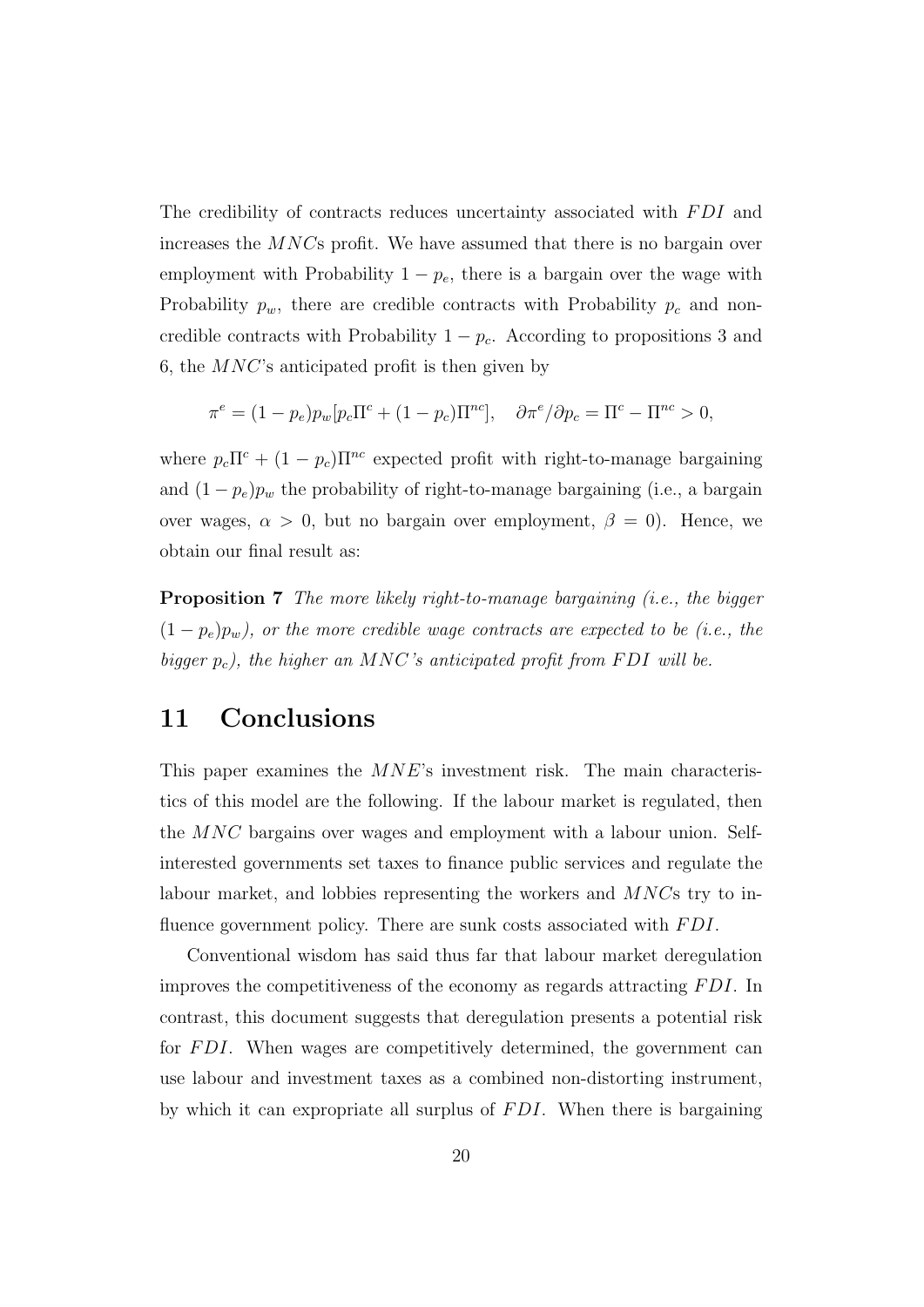over both wages and employment, governments can use taxation and labour market regulation together as a non-distorting instrument for the same purpose. Hence, only right-to-manage bargaining truly ensures profits for FDI.

When wage contracts are non-credible, unions are able to raise wages by reneging on their promises after  $FDI$  has occurred. In such a case,  $MNCs$ lose their confidence on unions and reduce their investment. This leads to lower employment, smaller profits and lower labour income. When wage contracts are credible, MNCs can invest more, and employment, profits and labour income are higher than they are with non-credible contracts.

From a MNC's viewpoint, the following results should be interesting. Union power is endogenously determined by the political process. Institutions that support right-to-manage bargaining and the credibility of wage contracts (e.g., stable labour market organizations, binding contracts, industry-wide bargaining), also contribute to the profitability of  $FDI$ , because they prevent the local elite from expropriating MNCs' rents.

### Appendix

Given  $(3)$ ,  $(4)$ ,  $(11)$ ,  $(13)$ ,  $(18)$  and  $(21)$ , we obtain

$$
0 = \Upsilon = \frac{\alpha}{V} [V + l(y_{ll} + y_{lk} K_l \eta)] - \frac{1 - \alpha}{\Pi} [l(y_{ll} + y_{lk} K_l \eta)]
$$
  
>  $l(y_{ll} + y_{lk} K_l \eta) [\alpha/V - (1 - \alpha)/\Pi]$ 

and  $\alpha/V > (1 - \alpha)/\Pi$  for  $\beta = 0$  and  $W > W$ . This, (1), (11) and (18) produces  $y_{ll} + y_{lk} K_l \eta < 0$  and

$$
\frac{\partial \Upsilon}{\partial \alpha} = \frac{dV}{dl} - \frac{d\Pi}{dl} < 0, \quad \frac{\partial \Upsilon}{\partial t} \bigg|_{\beta=0, W > \underline{W}} = \frac{\alpha b}{(1-t)^2} \frac{y_{ll} + y_{lk} K_l \eta}{[y_l - b/(1-t)]^2} < 0,
$$
\n
$$
\frac{\partial \Upsilon}{\partial \eta} \bigg|_{\beta=0, W > \underline{W}} = \alpha \frac{ly_{lk} K_l}{ly_l - bl/(1-t)} - \frac{(1-\alpha)ly_{lk} K_l}{y - (1+\tau)ck\eta - ly_l} - (1-\alpha) \frac{l(y_{ll} + y_{lk} K_l \eta)(1+\tau)ck}{[y - (1+\tau)ck\eta - ly_l]^2} > ly_{lk} K_l \left(\frac{\alpha}{V} - \frac{1-\alpha}{\Pi}\right) > 0.
$$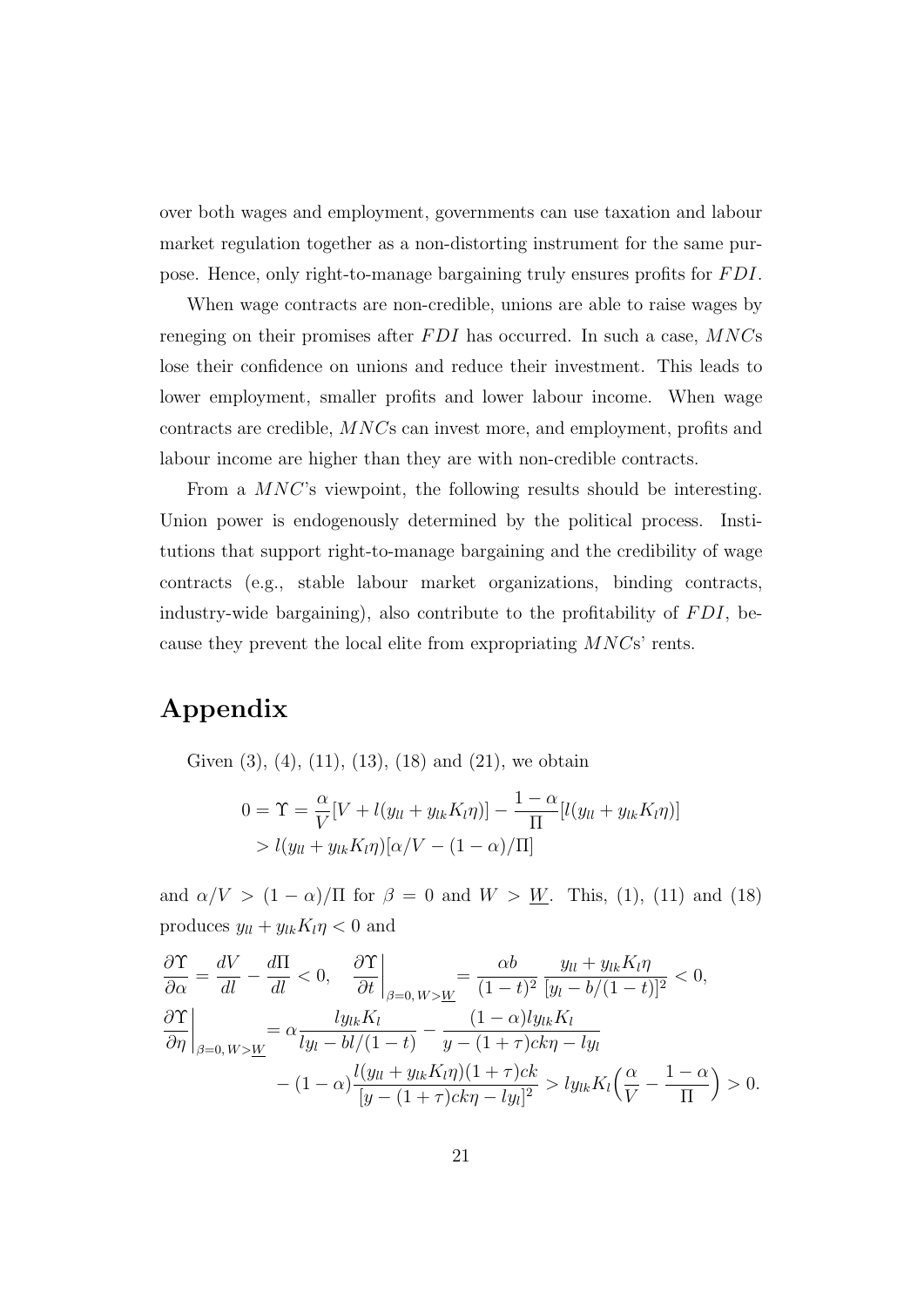Noting these inequalities and totally differentiating the equilibrium condition (21), we obtain the marginal product of labour as:

$$
y_l = \widetilde{W}(\tau, t, \alpha, \beta, \eta) \text{ with } \frac{\partial \widetilde{W}}{\partial \alpha} = -\frac{\partial \Upsilon}{\partial \alpha} / \frac{\partial \Upsilon}{\partial W} > 0, \quad \frac{\partial \widetilde{W}}{\partial t} = -\frac{\partial \Upsilon}{\partial \alpha} / \frac{\partial \Upsilon}{\partial W} > 0
$$
  
and 
$$
\frac{\partial \widetilde{W}}{\partial \eta} = -\frac{\partial \Upsilon}{\partial \eta} / \frac{\partial \Upsilon}{\partial W} < 0 \text{ for } \beta = 0 \text{ and } \widetilde{W} > \underline{W}.
$$
 (40)

Finally, assume  $\beta = 0$ . Given (40), the increase of  $\eta$  from 0 to 1 then decreases  $\widetilde{W}$ . From this and (20) it follows that the marginal product of labour is given by  $y_l(l, k) = W(\tau, t, \alpha, \beta, \eta) = \max[W, W]$ . Noting this and (40), we obtain  $\frac{\partial W}{\partial \alpha} > 0$ ,  $\frac{\partial W}{\partial t} > 0$  and  $\frac{\partial W}{\partial \eta} < 0$  for  $\beta = 0$ .

#### References:

Berhheim, D. and Whinston, M.D. (1986). Menu auctions, resource allocation, and economic influence. Quarterly Journal of Economics 101, 1-31.

Bond, E.W. and Samuelson, L. (1986). Tax holidays as signals. American Economic Review 76, 820-826.

Bond, E.W. and Samuelson, L. (1989). Bargaining with commitment, choice of techniques, and direct foreign investment. Journal of International Economics 26, 77-97.

Brander, J.A. and Spencer, B.J. (1987). Foreign direct investment with unemployment and endogenous taxes and tariffs. Journal of International Economics 22, 257-279.

Choi, Y. and Esfahani, H.S. (1998). Direct foreign investment and expropriation incentives: a mitigating role for match-specific capital. The Quarterly Review of Economics and Finance 38, 47-59.

Dixit, A., Grossman, G.M. and Helpman, E. (1997). Common agency and coordination: general theory and application to government policy making. Journal of Political Economy 105, 752-769.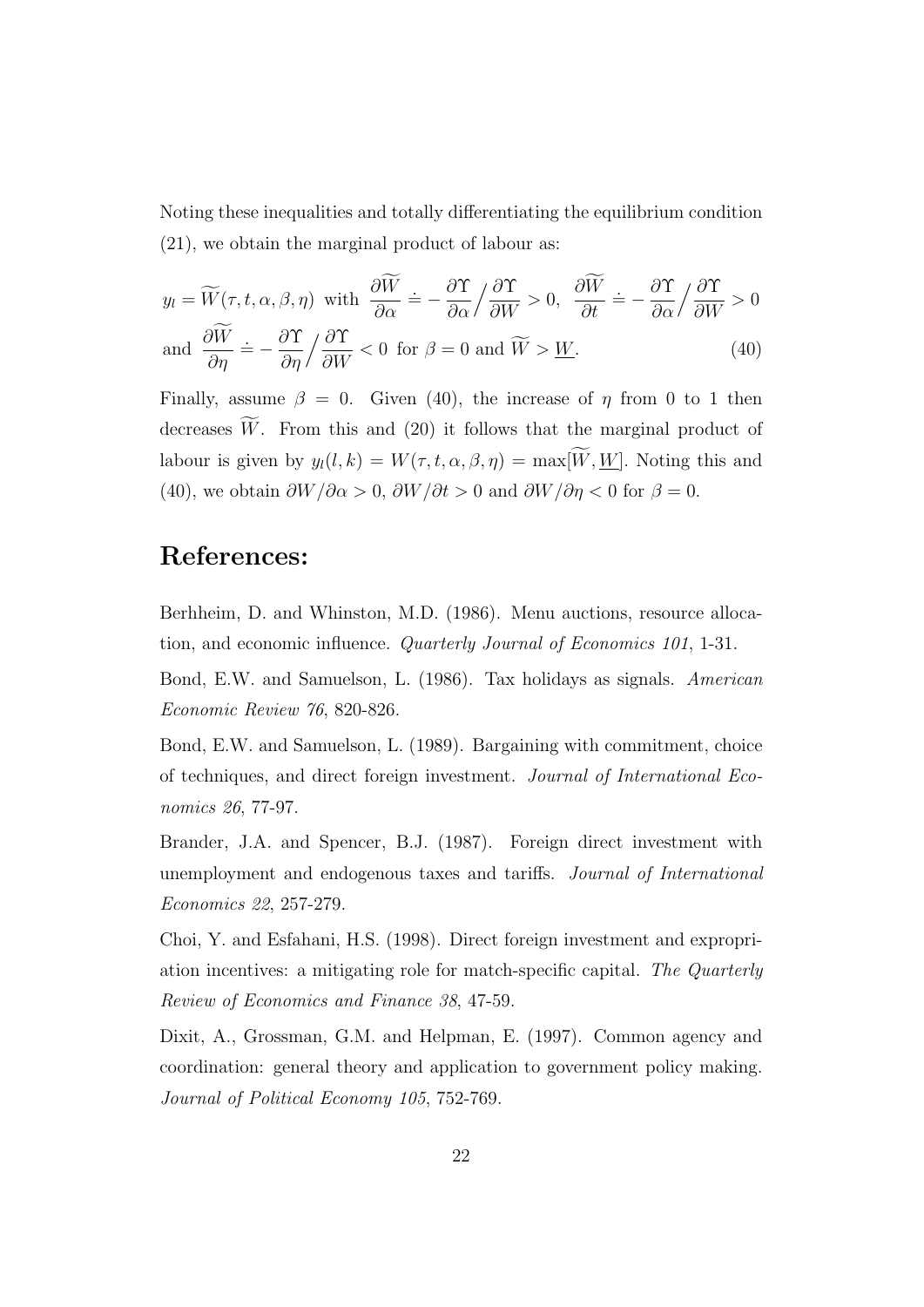Doyle, C. and Van Wijnbergen, S. (1984). Taxation of foreign multinationals: a sequential bargaining approach to tax holidays. University of Stockholm, Institute for International Economic Studies, Seminar Paper 284.

Ellingsen, T. and W˜orneryd, K. (1999). Foreign direct investment and the political economy of protection. International Economic Review 40, 357-379.

Grossman, G.M. and Helpman, E. (1994). Protection for sale. American Economic Review 84, 833-850.

Grout, P.A. (1984). Investment and wages in the absence of binding contracts: a nash bargaining approach. Econometrica 52, 449-460.

Haaparanta, P. (1996). Competition for foreign direct investments. Journal of Public Economics 63, 141-153.

Leahy, D. and Montagna C. (2000). Unionization and foreign direct investment: challenging conventional wisdom. The Economic Journal 52, C80- C92–460.

Manning, A. (1987). An intergration of trade union models in a sequential bargaining framework. The Economic Journal 97, 121-139.

Naylor, R. and Santoni, M. (1999). Foreign direct investment and wage bargaining. CSGR Working Paper No. 41/99.

Palokangas, T. (2000). Labour Unions, Public Policy, and Economic Growth. Cambridge: Cambridge University Press.

Palokangas, T. (2003). The political economy of collective bargaining. Forthcoming in Labour Economics.

Zhao, L. (1998). The impact of foreign investment on wages and employment. Oxford Economic Papers 50, 284-301.